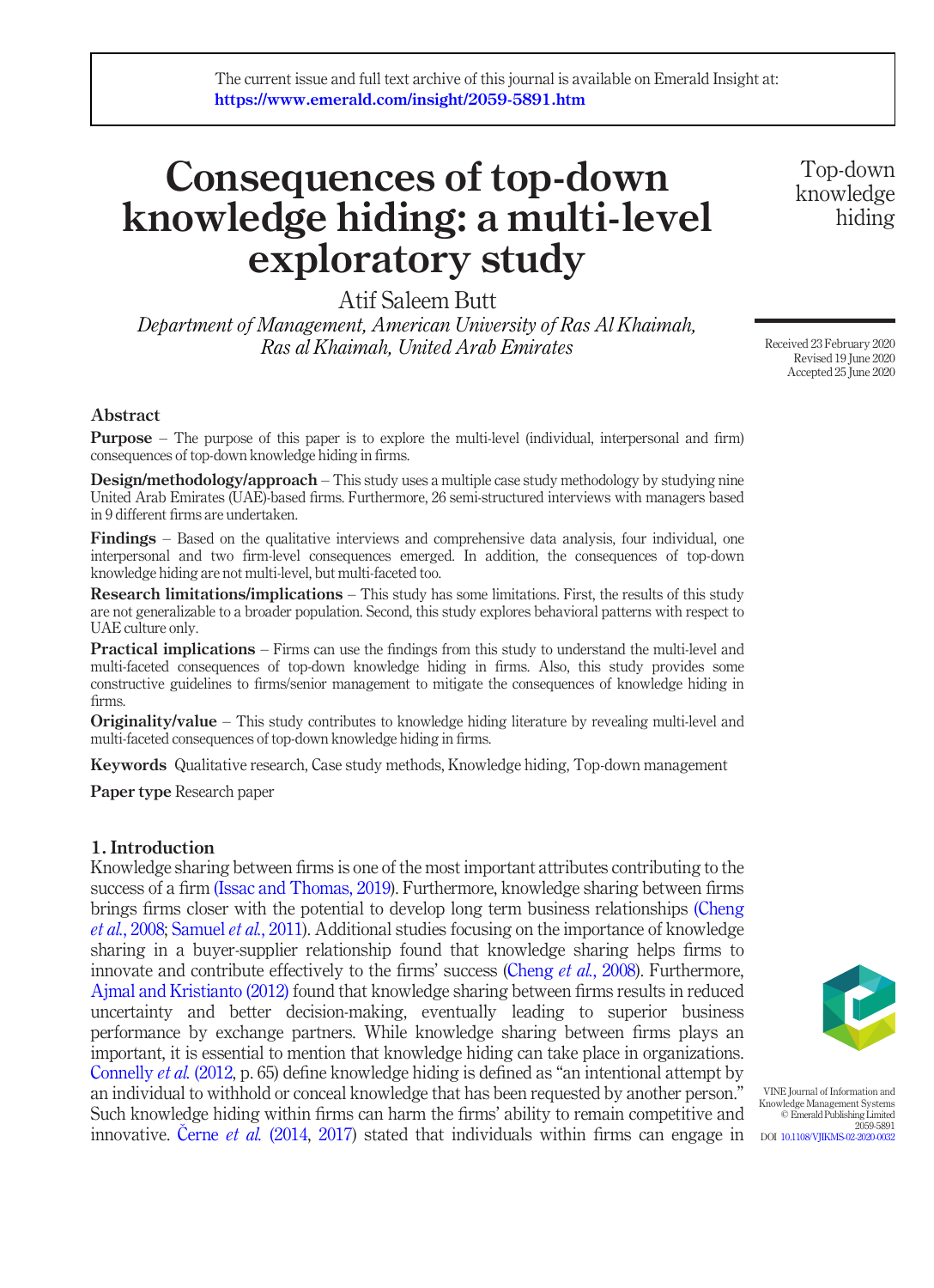knowledge hiding behavior to preserve their indispensability and career prospects. [Serenko](#page-20-2) [and Bontis \(2016\)](#page-20-2) argued that knowledge hiding usually takes place in firms when perpetrators (knowledge hiders) want to address their selfish motives. These authors further stated that individuals may also hide knowledge to comply with the norms of reciprocity and expectations.

While existing studies provide some evidence on why individuals hide knowledge, other researchers argue that knowledge can generate negative consequences [\(Connelly](#page-19-2) *et al.*, 2012; [Butt and Ahmad, 2020](#page-19-5)). Notably, these authors argue that the consequences of top-down (top-down management means a formal and informal relationship between senior staff and his/her subordinate(s) in the execution of the assigned roles and duties in supporting the company to achieve the business goals) knowledge hiding can span from individual to interpersonal and firm-level. For instance, [Butt and Ahmad](#page-19-6) [\(2019\)](#page-19-6) argued that top-down knowledge hiding may result in higher turnover intentions among the victims of knowledge hiding. These authors argue that top-down (knowledge hiding can affect an individuals' (knowledge seekers') ability to contribute to the best of their potential. [Wang](#page-20-3) *et al.* (2019) and [Butt \(2019\)](#page-19-7), on the other hand, argued that if a knowledge seeker is unable to attain requested knowledge, he/she may have to rely on additional sources and perform extra time-consuming work. Knowledge hiding can also harm the interpersonal relationship between the knowledge seeker and the perpetrator. For instance, knowledge hiding between the knowledge seeker and the perpetrator may result in a trust deficit. Consequently, both knowledge seeker and hider may no longer remain actively engaged and productive in their work ([Serenko and Bonti, 2016\)](#page-20-2). Such volunteer turnover can be costly for firms. The effects of knowledge hiding can also be felt at the firmlevel. Particularly, [Peng \(2013\)](#page-20-4) noted that knowledge hiding can affect the firms' reputation or results in higher turnover while [Butt and Ahmad \(2019\)](#page-19-6) stated that knowledge hiding can result in higher turnover for firms. Unveiling multi-level (individual, interpersonal and firm) consequences of knowledge hiding has also been identified as an area calling for further research [\(Butt and Ahmad, 2019](#page-19-6); [Connelly](#page-19-9) et al., 2019; [Butt, 2019](#page-19-7); Černe et al.[, 2014;](#page-19-3) Connelly [and Zweig, 2015](#page-19-9)). In particular, [Connelly](#page-19-8) et al. (2019) stated that the full range of the outcomes of knowledge hiding (above and beyond interpersonal relationship characteristics) has yet to be explored to better understand how multi-level consequences relate to each other. This study fills this important gap in knowledge hiding literature. Therefore, the objective of this study is to unveil the multi-level (individual, interpersonal and firm) consequences of top-down knowledge hiding in firms. The following research question is developed from a review of the literature to guide this study: *What are the multi-level* consequences of top-down knowledge hiding?

This study contributes to the knowledge of hiding literature in at least four distinct ways. First, this study presents the multi-level consequences of top-down knowledge hiding in firms. Our results also state that the consequences of knowledge hiding are very widespread in the United Arab Emirates (UAE) firms. Second, the consequences presented in this study are not only multi-level but also multi-faceted, and it also affects the perpetrator too. Third, findings from this study are cross-disciplinary and can be applied to other disciplines including Organizational Behavior, Marketing, Sales and Information Management. Fourth, our study contributes to practice. It does so by developing a comprehensive model on the multi-level consequences of top-down knowledge hiding, which can provide a myriad of benefits to firms to design policies to mitigate the negative consequences of intraorganizational knowledge hiding.

This paper is organized as follows: First, existing literature on knowledge hiding is reviewed and a potential gap is identified. A review of the literature resulted in the evolution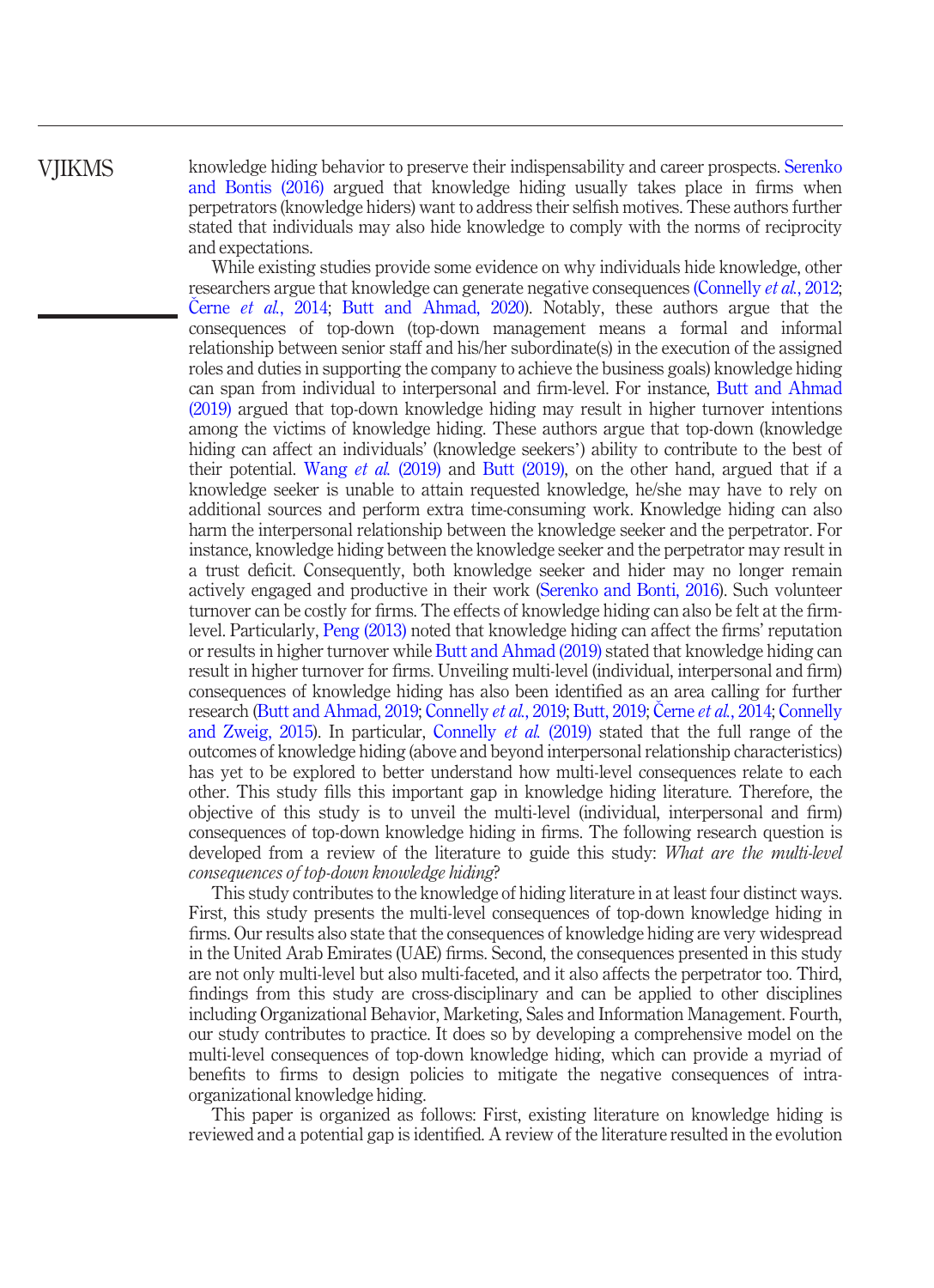and design of this qualitative study. An explanation of the case study method that is used to collect primary data collection and cross-case analysis is also provided. Moving on, the steps taken to recruit key respondents, collect data and validate the findings are presented. Then, the results of the content analysis are presented in detail. Finally, results are discussed in detail, and the theoretical and practical implications of the study are drawn alongside research limitations and suggestions for future research.

2. Literature review

#### 2.1 Knowledge hiding

[Davenport and Prusak \(1998](#page-19-10), p. 5) defined knowledge as a fluid mix of framed experience, values, contextual information and expert insights that provide a framework for evaluating and incorporating new experiences and information. [Connelly](#page-19-2) *et al.* (2012) that knowledge hiding should be distinguished from other constructs such as knowledge sharing and knowledge leakage in at least two distinct ways. At first, these authors argue that knowledge is a deliberate and intentional willingness to hide knowledge from someone who has requested it within firms. However, it is not necessarily important that the perpetrator will hide knowledge upon request.

Furthermore, [Connelly](#page-19-2) et al. (2012) argued that knowledge hiding can be distinguished in three distinct ways, namely, evasive knowledge hiding, playing dumb and rationalized hiding. In evasive knowledge hiding, one who possesses knowledge intentionally tries fake and wrong information to the one who requests knowledge. It might also be an instance when a perpetrator makes a false promise of providing the required information in due course. Second, in playing dumb, a perpetrator tries to show a lack of familiarity with the required knowledge. Finally, perpetrators can also begin to blame other members for failing to provide them with the required information, justified as rationalized hiding.

Intra-organizational knowledge hiding can have negative outcomes for individuals. For instance, [Connelly and Zweig \(2015\)](#page-19-9) and [Holten](#page-20-5) *et al.* (2016) reported that knowledge hiding between two co-workers adversely affects knowledge seekers' ability to be creative. [Laba](#page-20-6)fi [\(2017\)](#page-20-6) has further cautioned that knowledge hiding can harm employees' productivity. There might be other consequences of knowledge hiding. For instance, we argue that victims of knowledge hiding may begin to feel their jobs at or in other instances, it may affect their career progression in the firm. On the other hand, it is arguable that knowledge hiding might decline the trust. In addition, managers may perceive that managers may have to put on extra efforts to accomplish their tasks if they are not able to gain access to the required knowledge. Such extra efforts could be very time consuming and demanding on the time of knowledge seeker.

While these authors argue that knowledge hiding can adversely affect knowledge seeker, it is worth mentioning that the effects of knowledge hiding can also be felt at the interpersonal level. For instance, knowledge hiding may decline the interpersonal trust between the knowledge seeker and the perpetrator. Prior research argues that trust is an important antecedent of a successful business relationship behavior and its absence may result in knowledge hiding [\(Butt, 2019\)](#page-19-7). Huo *et al.* [\(2016\)](#page-20-7) also established that trust plays a mediating role between psychological ownership and knowledge hiding behavior and that justice further negatively moderated the relationship between territoriality and knowledge hiding. They further stated that interactive justice negatively moderates the relationship between territoriality and rationalized, as well as evasive hiding. In addition, whether managers hide knowledge or not also depend on different types of leadership styles that they possess [\(Pradhan](#page-20-8) et al., 2019; [Weightman, 2019\)](#page-20-9). For instance, a study found that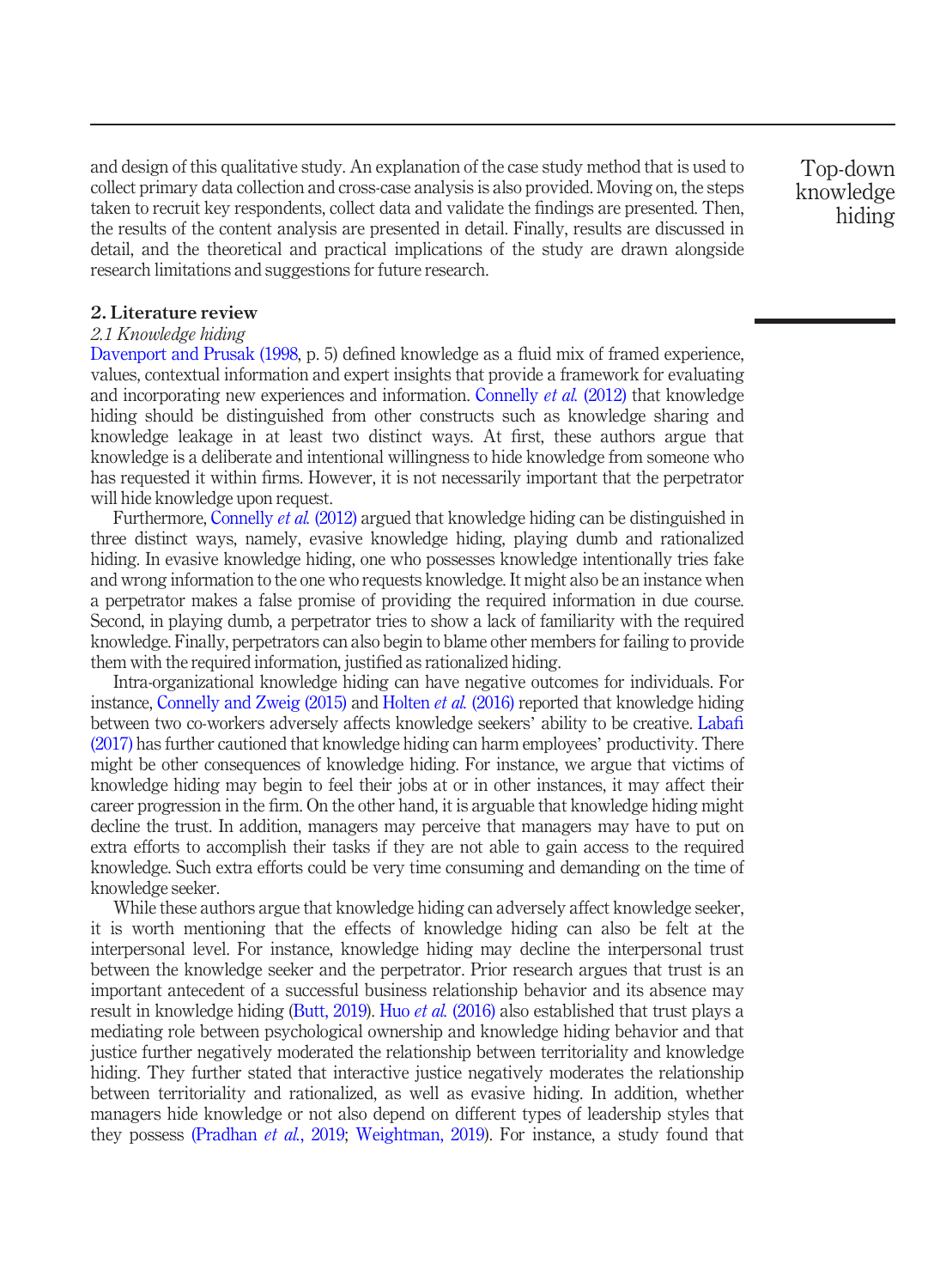extravert managers play dumb with their co-workers but neuroticism discourages such a kind of knowledge hiding behavior (Yao et al.[, 2020](#page-20-10)).

In other instances, Issac et al. [\(2020\)](#page-20-11) also argued that knowledge hiding does not only impact individuals but firms as well. In particular, they contended that knowledge hiding in firms can result in higher turnover among knowledge seekers. This paper also proposes that individuals who become a victim of knowledge hiding may resign from their positions. Such volunteer turnover can be costly for firms. Also, firms might struggle to find a suitable replacement and new individuals might not be able to show the same level of productivity. [Butt and Ahmad \(2019\)](#page-19-6) further contended that top-down knowledge hiding can harm affect the firms' reputation in the competition, resulting in reduced business volume. Knowledge hiding can also adversely affect the relationship between perpetrator and knowledge seeker. For instance, [Serenko and Bontis \(2016\)](#page-20-2) contended that knowledge hiding between connected parties (knowledge seeker and knowledge hider) and can affect the trust level between them, and they may not share the same level of chemistry when it comes to working on important business tasks. Cerne *et al.*  $(2017)$  argued that the relationship between manager and subordinate can lead to the distrust loop. Connelly et al. (2019), has also contended that knowledge hiding between perpetrator and knowledge seeker can harm their business relationship in the area of trust and loyalty while [Wang](#page-20-3) *et al.* (2019) argued that intra-organizational knowledge hiding can increase performance in the sales industry and works as a positive performance. While these studies argued that the effects of topdown knowledge hiding can transcend from knowledge seekers to a relationship between knowledge seekers and perpetrators, as well as firms. Most of these arguments are anecdotal and there is no empirical evidence to validate the claims. Second, there is no empirical study that combines the effects of top-down knowledge hiding at different levels (individual, interpersonal and firm) to understand whether the effects do trigger down from one level to another. [Connelly](#page-19-8) et al. (2019) have made repeated calls to explore the multi-level consequences of top-down knowledge hiding. The next section discusses the methodology.

#### 3. Methodology

This article adopts a multiple case study methodology by considering nine UAE-based firms – unit of analysis in this study are firms According to Eishenhardt (1989), multiple case studies are preferred as they enable comparisons that allow researchers to test if the findings can be replicated. Additionally, while the case study organizations do vary in terms of industry, they are similar in their overall size (large) and are all UAE-based firms. Case study methodology has also been used because of the underexplored nature of the research topic and because the main objective of the study is to answer "how and/or "why questions [\(Creswell, 2014\)](#page-19-11). In addition, a case study allows for an overall understanding of the complex phenomenon under investigation by allowing researchers to carry on an empirical inquiry that investigates a bounded contemporary phenomenon within a real-life context [\(Yin, 2009\)](#page-20-12). The case study also helps researchers to develop a detailed understanding of a complicated issue or object, which can extend experience or add strength to what is already known through previous research [\(Yin, 2013\)](#page-20-13).

#### 3.1 Study sample and sampling

In this study, 26 managers from 9 different firms were interviewed. The managers interviewed in this study belonged to different industries (such as logistics, insurance, metal, plastic, frozen food and pet products) and positions (Operations Managers, Procurement Manager, Sales Manager, Customer Service Manager and Accounts Managers). Further information is provided in [Table 1.](#page-4-0) These key respondents had been the victim of knowledge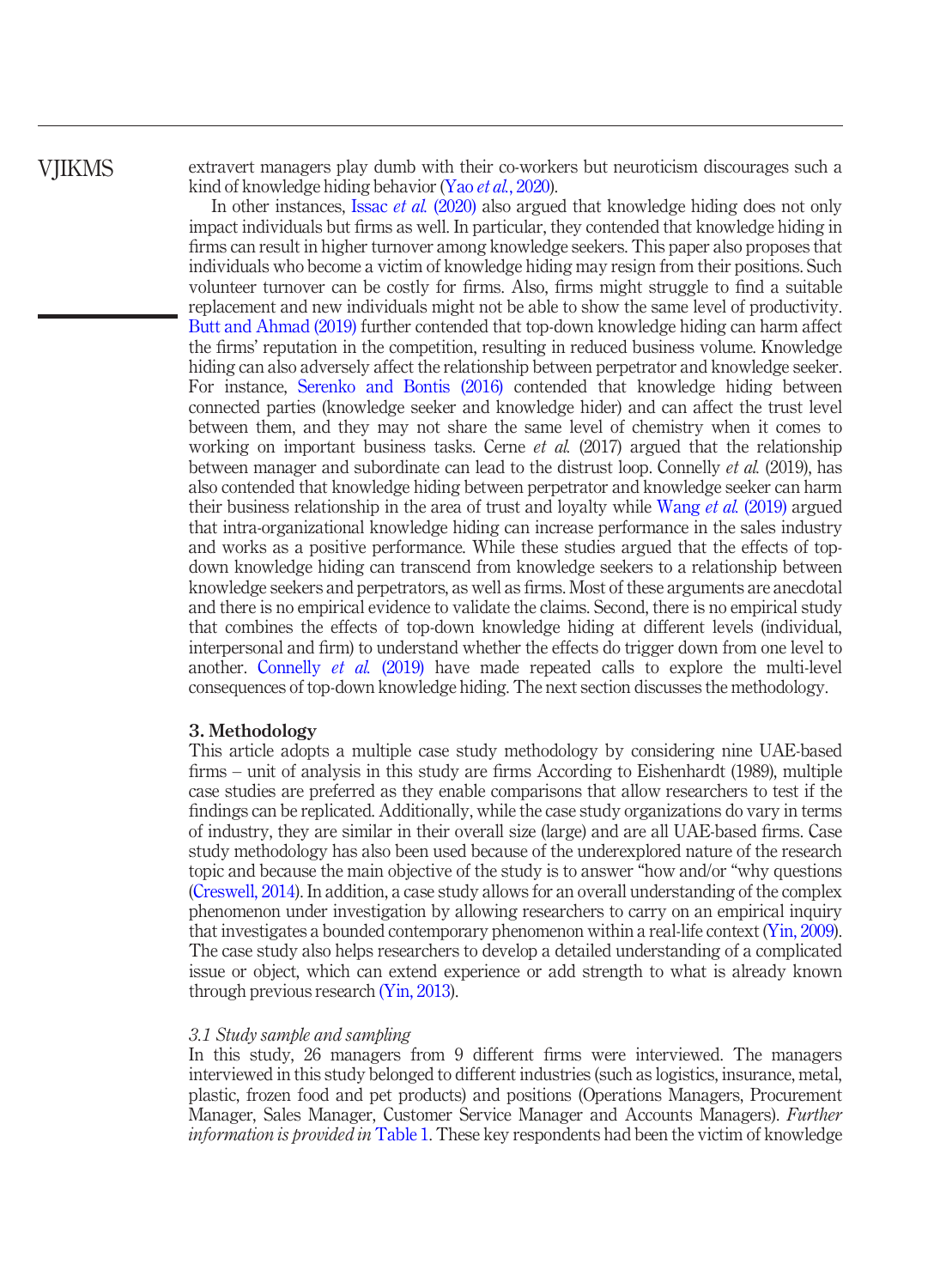hiding from their Senior Managers. To begin the sampling process, we relied on four different industry forums to explain the objectives of our research and to further exchange contact information with the managers. All contacts were then pooled, and following [Creswell \(2013\),](#page-19-12) knowledgeable respondents were selected using a purposive (expert) sampling method to begin the interview process. In addition, it was very hard for researchers to locate additional participants knowing the consequences of intraorganizational knowledge hiding. Therefore, at the end of the interviews, we requested managers to facilitate contact with another manager (snowball sampling) who have been a victim of knowledge hiding and can provide further information on the phenomenon of interest [\(Biernacki and Waldorf, 1981\)](#page-19-13). This process resulted in a final sample of 26 interviews from 9 different companies.

#### 3.2 Data collection

Data was collected through semi-structured interviews as [Yin \(1994](#page-20-14), 2003) argues that interviews are very interesting methods to tackle deep and complex issues. All participants were assured of anonymity, which resulted in accurate and unbiased response to the phenomena of interest. An interview protocol was developed following Creswell'[s approach](#page-19-12)

| Organization<br>type | Industry             | <b>Size</b> | Staff                                                         | Position of interviewees                                                                                      | Length<br>of<br>Interview                  |
|----------------------|----------------------|-------------|---------------------------------------------------------------|---------------------------------------------------------------------------------------------------------------|--------------------------------------------|
| Case study 1         | Logistics            | Large       | 20,000-30,000                                                 | Operations Manager (P1)                                                                                       | $60 \,\mathrm{min}$                        |
|                      |                      |             |                                                               | Supply Chain Manager (P2)                                                                                     | $70 \,\mathrm{min}$                        |
|                      |                      |             |                                                               | Business Unit Coordinator (P3)                                                                                | $60 \,\mathrm{min}$                        |
| Case study 2         | Automobile           | Large       | 15,000-20,000                                                 | Logistics Manager (P4)                                                                                        | $80 \,\mathrm{min}$                        |
|                      |                      |             |                                                               | Area Sales Manager (P5)                                                                                       | $90 \,\mathrm{min}$                        |
|                      |                      |             |                                                               | Sales Manager (P6)                                                                                            | $75 \,\mathrm{min}$                        |
| Case study 3         | Freight              | Large       | 15,000-20,000                                                 | Customer Service Manager (P7)                                                                                 | $90 \,\mathrm{min}$                        |
|                      | forwarder            |             |                                                               | Operations Manager (P8)                                                                                       | $90 \,\mathrm{min}$                        |
|                      |                      |             |                                                               | Sales Manager (P9)                                                                                            | $90 \,\mathrm{min}$                        |
| Case study 4         | Plastic              | Large       | 15,000-20,000                                                 | Sales Manager (P10)                                                                                           | $65 \,\mathrm{min}$                        |
|                      |                      |             |                                                               | Accounts Manager (P11)                                                                                        | $60 \,\mathrm{min}$                        |
|                      |                      |             |                                                               |                                                                                                               | $70 \,\mathrm{min}$                        |
| Case study 5         | Metal                | Large       | 20.000-30.000                                                 | Customer Service Manager (P12)                                                                                | $75 \,\mathrm{min}$                        |
|                      |                      |             |                                                               | Sales Manager (P13)                                                                                           | $80 \,\mathrm{min}$                        |
| Case study 6         | Pet products         | Large       | 25,000-30,000                                                 | Operations Manager (P14)                                                                                      | $90 \,\mathrm{min}$                        |
|                      |                      |             |                                                               | Operations Manager (P15)                                                                                      | $90 \,\mathrm{min}$                        |
|                      |                      |             |                                                               | Project Coordinator (P16)                                                                                     | $85 \,\mathrm{min}$                        |
| Case study 7         | Care spare           | Large       | 20,000-30,000                                                 | Procurement Manager (P17)                                                                                     | $75 \,\mathrm{min}$                        |
|                      | parts                |             |                                                               | Procurement Manager (P18)                                                                                     | $70 \,\mathrm{min}$                        |
|                      |                      |             |                                                               | Supply Chain Manager (P19)                                                                                    | $67 \,\mathrm{min}$                        |
| Case study 8         | Paper products Large |             | 20,000-30,000                                                 | Area Operations Manager (P20)                                                                                 | $90 \,\mathrm{min}$                        |
|                      |                      |             |                                                               | Procurement Manager (P21)                                                                                     | $85 \,\mathrm{min}$                        |
|                      |                      |             |                                                               | Accounts Manager (P22)                                                                                        | $60 \,\mathrm{min}$                        |
| Case study 9         | Glass products Large |             | 25,000-30,000                                                 | Procurement Manager (P23)                                                                                     | $90 \,\mathrm{min}$                        |
|                      |                      |             |                                                               | Customer Service Manager (P24)                                                                                | $85 \,\mathrm{min}$<br>$85 \,\mathrm{min}$ |
|                      |                      |             |                                                               | Customer Service Manager (P25)<br>Procurement Manager (P26)                                                   | $90 \,\mathrm{min}$                        |
|                      |                      |             |                                                               |                                                                                                               |                                            |
|                      |                      |             |                                                               | Notes: "Size determined based on employee numbers as per The World Bank classification. <sup>b</sup> Employee |                                            |
|                      |                      |             | figures are taken from annual reports and/or company websites |                                                                                                               |                                            |

Top-down knowledge hiding

Table 1.

<span id="page-4-0"></span>ile of case study companies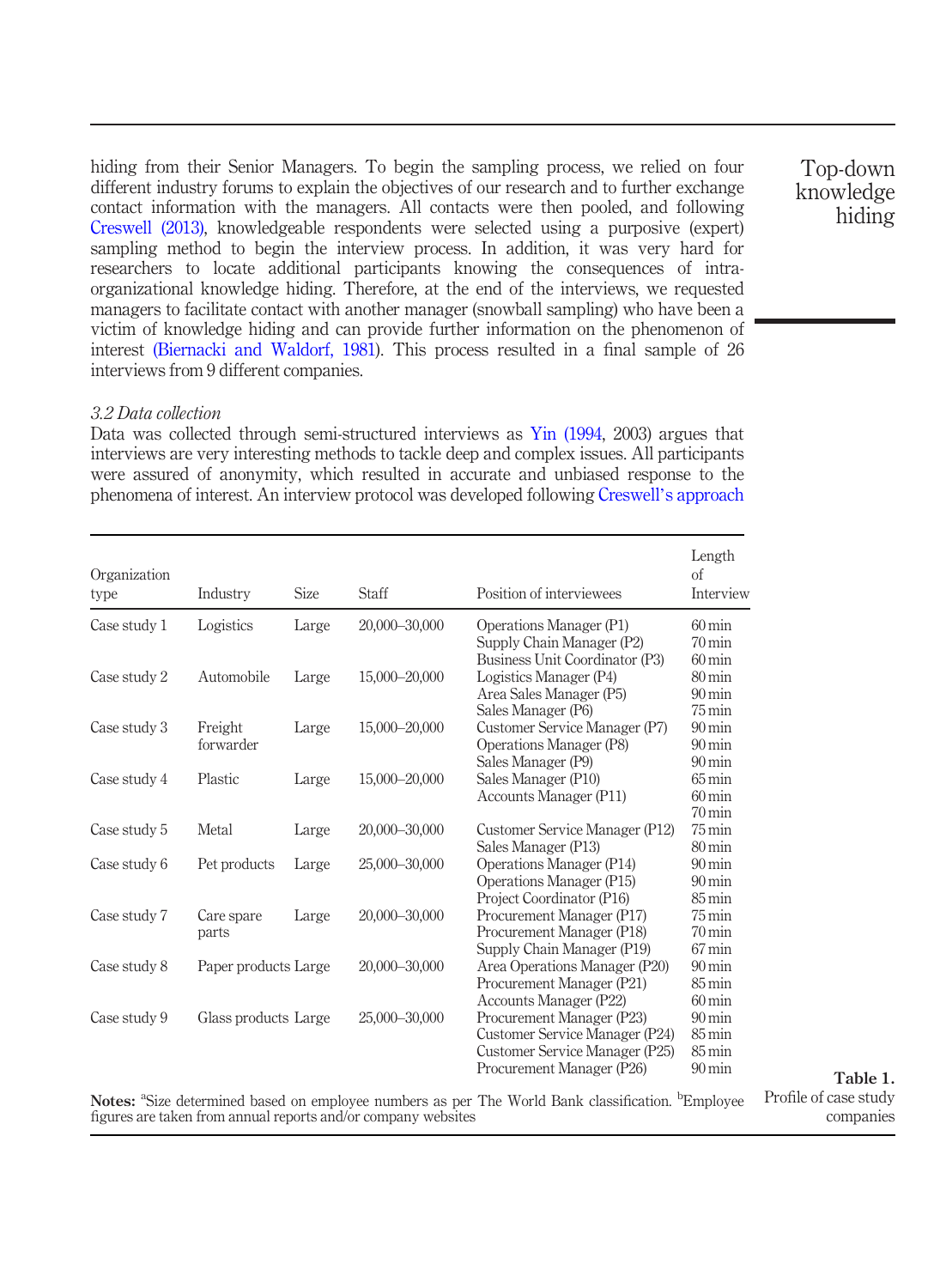## **VIIKMS**

[\(2013\)](#page-19-12). In total, 20 managers were based in the Northern part of the UAE (including Ras Al Khaimah, Fujairah etc.), while 6 respondents were based on the Southern side of UAE including Abu Dhabi and Al Ain, which lead to telephone interviews in such instance. Furthermore, most of the interviewees were locals (UAE-based nationals). Saturation was attained after 30 interviews as additional interviews yielded no new information Saturation is the point when new codes do not occur in the data [\(Fusch and Ness, 2015\)](#page-20-15). Therefore, 26 interviews were deemed enough for data collection purposes. Also, we relied on companies' reports, websites and social media for triangulation, as suggested by [Creswell \(2013\)](#page-19-12) and [Yin \(2009\)](#page-20-12), to develop a converging line of inquiry. Any differences that emerged as a result of going through secondary data were discussed with respondents in the follow-up meetings, and adjustments were made accordingly.

All interviews were conducted in English throughout and lasted for 60–90 min. All interviews were conducted in English throughout and lasted for 60–90 min. An interview protocol was developed following [Creswell](#page-19-12)'s (2013) approach, which suggests open-ended questions. The interview questions were developed after a thorough brainstorming session. All questions that came to the researchers' minds within our research question were listed. Once a list was developed, we started cutting questions and topics that seemed redundant. We also consulted academic literature to find out what kind of questions other researchers might have asked in studies of similar topics. Furthermore, it is appropriate to mention that interview questions were designed in a way that targeted specific individuals (such as knowledge seeker in this study) as suggested by Connelly et al. (2012; 2019), and further incorporates specific situations/incidents, as it is easier to recall negative consequences. An interview protocol is provided in [Appendix.](#page-22-0)

#### 3.3 Data coding and analysis

In analyzing the data, we began by synthesizing the material for each case and conducted a within-case analysis to understand the consequences of top-down knowledge hiding in firms. Based on the understanding of each case, we then conducted the cross-case analysis to identify similar or contrasting patterns or variations in patterns across the four cases. We began the within-case analysis by reading all the transcripts to a single case and documents provided. Furthermore, we also wrote down a description of each case as suggested by [Yin](#page-20-12) [\(2009\)](#page-20-12) and added each case to the case database as suggested by [Eisenhardt \(1989\)](#page-19-14). We then began reading transcripts for the second time and applied Glaser *et al.*'[s \(2013\)](#page-20-16) model paradigm, which includes open, selective and theoretical coding. It is also pertinent to mention that this study does not rely on grounded theory methodology. Rather, it only uses a coding paradigm proposed by [Glaser](#page-20-16) et al. (2013) coding paradigm. At first, during open coding, we read every single transcript line by line and began to sort the data into incidents, acts and ideas and assigned a specific code to each of them (dismissal of perpetrator, etc.). NVIVO was considered appropriate to assist with the open coding. Once relevant theoretical categories emerged through open coding, we relied on selective coding to interpret the categories and their corresponding properties and to see how each category is inter-linked or cross-cutting. We also used selective coding to perform a rigorous content analysis around each category, to further refine the constructs. This process was further facilitated by using NVIVO 10 software to better observe the relationship between emerging categories. Finally, theoretical coding was used to develop a theory and to focus on the variable of interest only (core variables). Theoretical coding also facilitated the process of creating a predictive statement about the phenomena.

To ensure the trustworthiness of the findings, the four principles of [Guba and Lincoln](#page-20-17) [\(1994\)](#page-20-17) were strictly followed throughout the data collection period.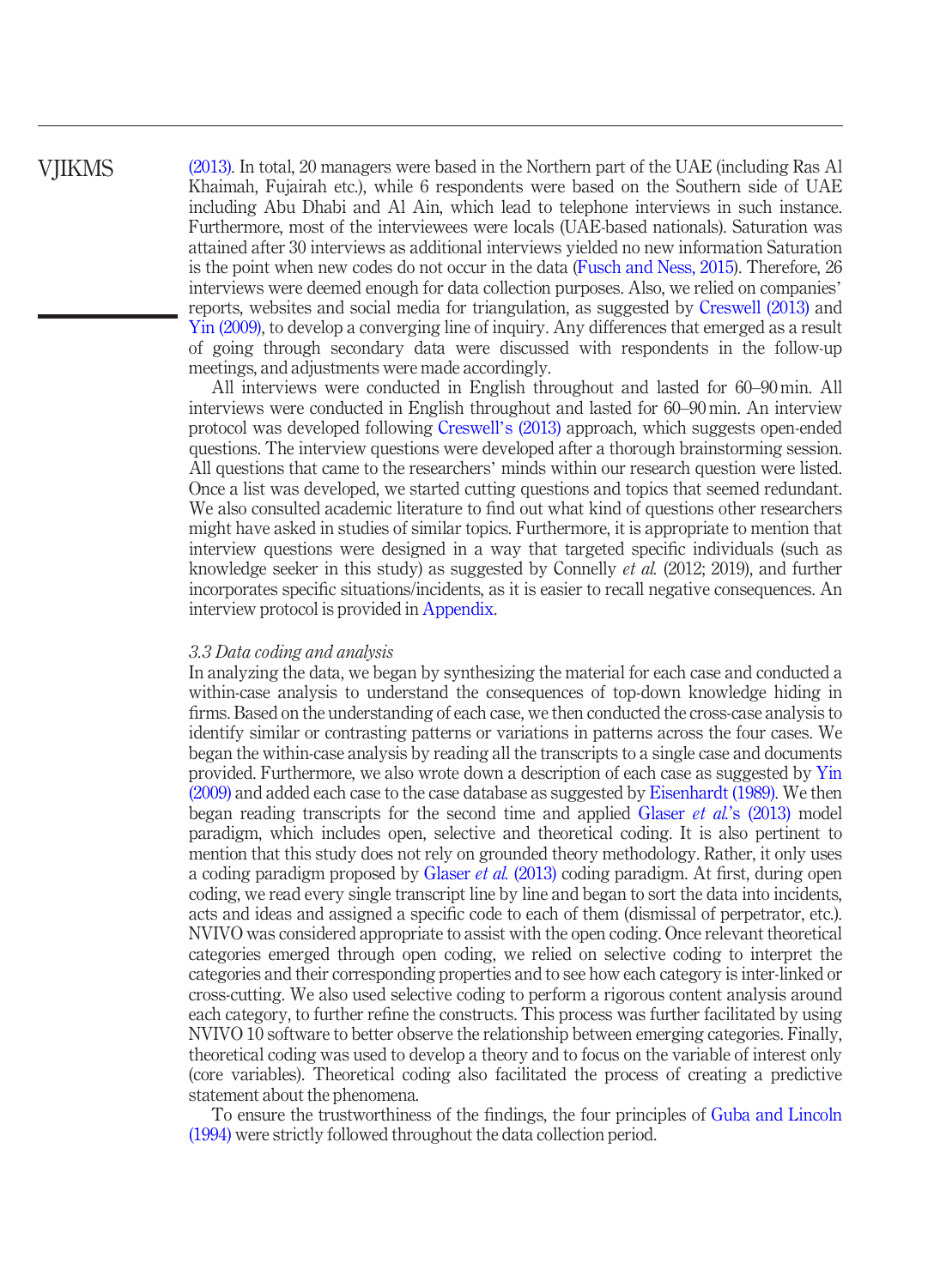- Credibility: the participants were asked to review the interview transcripts and provide feedback on any misunderstandings.
- Transferability: diverse participants were chosen to represent variations in the type of positions and responsibilities. Additionally, this study provides all information including the number and type of participants, the number of firms and the data collection procedure.
- Dependability: the codes developed were compared with the codes by the other researchers for the same transcripts. The inter-code comparison was found satisfactory with 82% similarity.
- *Conformability*: the findings were supported by quotes, regular reviews of data and analysis procedures to avoid any judgmental bias.

#### 4. Results and findings

#### 4.1 Personal reputation

Discussion with knowledge seekers (respondents) thoroughly revealed that they felt their reputation at stake once they did not have full knowledge to perform their roles. Interviews with two respondents (P2 and P7) stated that it is very common in their organization for senior management to deliberately hide knowledge from their peers and subordinates. Even worse than that, respondents confirmed that there is no mechanism in their firm to report such issues to the top-level management so knowledge hiding behavior can be mitigated. These respondents narrated that their peers around them began to feel that respondents do not know how to do their job properly or exceed their role expectations to earn a good reputation. An excerpt from an interview of P7 stated that:

My boss deliberately kept me in the corner and did not take me on board when I asked him to assist in designing a new customer database for one of our clients. I had a good reputation for handling such projects when I entered the firm initially but now colleagues believe that it is not eventually the case. They are not aware of the reality that I am purposely kept out of this project assignment. What is even worse that nobody cares about this prevailing knowledge hiding behavior in our organizations. There is no mechanism and system in place to cope with this issue.

Two interviews with knowledge seekers (P2 and P7) stated that they are usually get hired based on your competencies and skills that you are going to bring into this company. However, if your peers do not see you delivering, they began to doubt your identity at a professional level. These respondents contended that they are, actually, fully motivated to work with their seniors on a one-on-one basis, but their Senior Managers do not take them on board, neither they cooperate fully. These knowledge seekers argued that knowledge hiding perpetrators possess a strong reputation in the company because they hold that specific knowledge, and it adversely affects the knowledge seekers' reputation on the other side when knowledge is deliberately hidden from them. Like respondents P7, P8, they confirmed that their companies do not have any mechanism and policies in place to take any strict action against these perpetrators.

#### 4.2 Suboptimal work performance

Throughout the narratives, victims of knowledge hiders stressed that they experienced a substantial decline in their work performance. Furthermore, respondents argued that being inefficient, requesting knowledge from an alternate source and lack of creativity resulted in suboptimal work performance. These are explained below in Sections 4.2.1-4.2.3.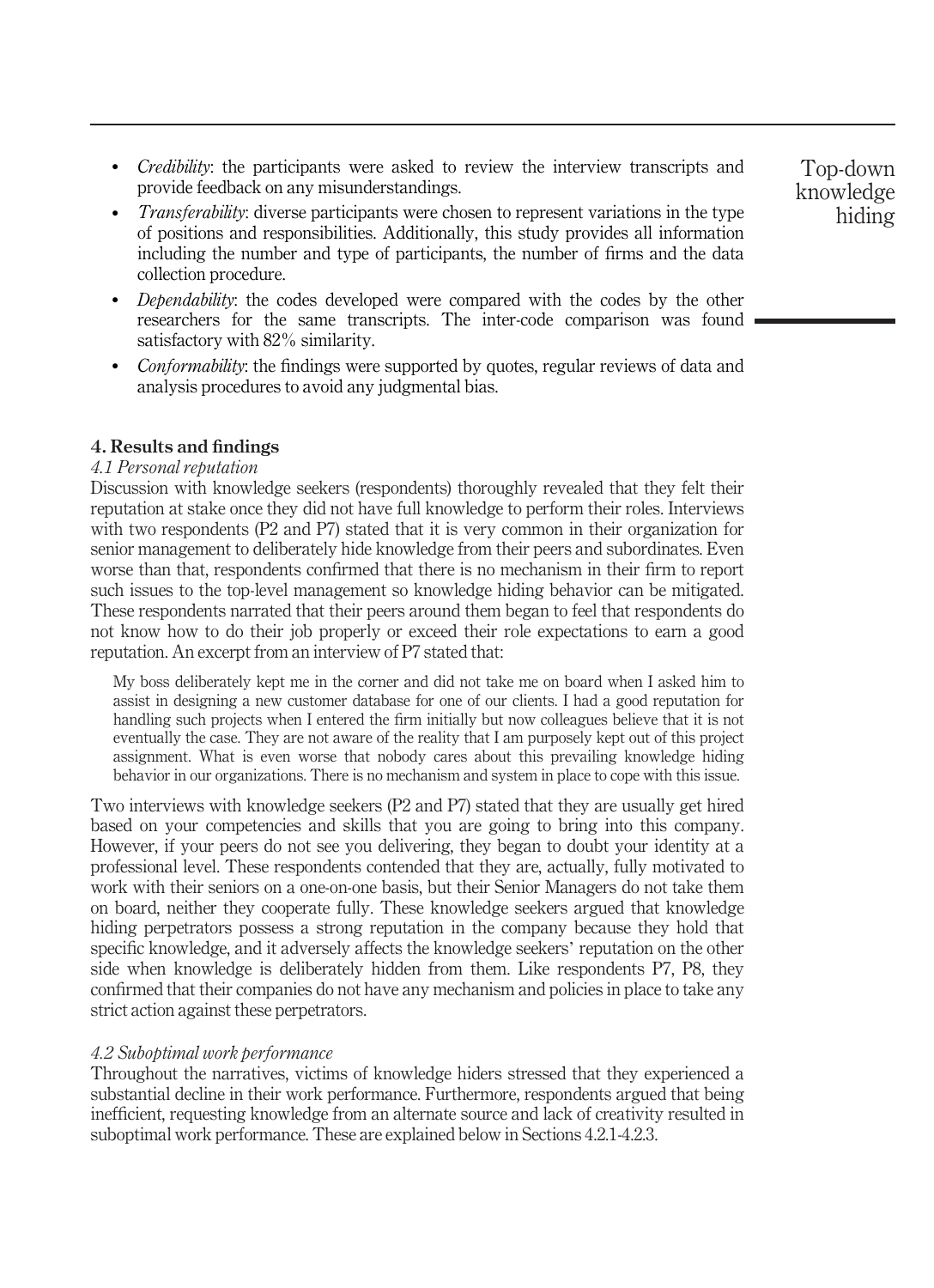4.2.1 Inefficiency. Several respondents (P1, P2, P3, P7, P9, P11, P10, P11, P12, P13, P14, P16, P17, P21, P22 and P23,) argued that their work performance declined once their Senior Managers deliberately hid knowledge from them. They further argued that a lack of knowledge made it extremely difficult for them to complete their work tasks and problemsolving skills. Interviews with three respondents (P1, P3 and P9) unveiled that once their Senior Managers did not provide requested information and left them on their own; they experienced much more time to solve technical issues in their company's software system. Consider what P9 has to say about how perpetrators' knowledge hiding from them directly affects their work performance:

I was relatively new to this company and approached my team leader to understand the cause of a minor bug in our company's database that we use to maintain our customer records. However, he said that he is also not familiar with this bug and will get back to me, which never happened. It was an extra effort for me, and I lost much time and made several mistakes. It literally took me over 3 hours to correct this issue.

Additional interviews with two respondents (P3 and P9) also revealed that victims of knowledge hiding find it challenging to resolve the issue on an expedited basis. They also stated that when you do not have full information to perform a certain task, it takes your considerable amount of energy and time, which cannot be equated to the desired outcome. These respondents further went on arguing that Senior Managers' knowledge hiding behavior has badly affected their ability to contribute to the best of their potential.

4.2.2 Requesting knowledge from an alternate source is time-consuming. An in-depth discussion with respondents (P5, P6 and P8) revealed that when managers were deprived of their right to gain new knowledge from their Senior Managers, this deteriorated their work performance as they had to rely on alternate sources of information to get their work accomplished. Respondents narrated that approaching alternate sources took their substantial amount of time and energy, which they could have spent on other productive works. Respondents also narrated that approaching alternate sources increased the stress level and further declined their motivation. Further discussion with the respondents above unveiled that victims of knowledge hiders had to make contacts with their colleagues within the same hierarchy or sometimes even their friends employed at different organizations in the competition to seek the required knowledge to complete their work tasks. Consider what P8 has to say:

If you do not have full information and know-how, you have to rely on other means to acquire the knowledge needed to perform your task. As a result, you lost plenty of time including loss of valuable resources.

An additional interview with one of the respondents (P9) narrated that he was very much enthusiastic and passionate about his role as a Sales Manager. Consequently, he approached his Area Sales Managers to learn additional selling techniques to increase business volume for the company and to make a mark, but his Senior Manager refused to provide him with the requested knowledge. Since then, he has been relying on various platforms to improve his selling and communication skills such as the internet and contacting other Sales Managers in competition. This respondent argued that this is a complicated and lengthy process that has taken his considerable amount of time. This respondent argued that he could have spent that energy elsewhere to improve his work productivity but it did not happen because he did not get any support from his top-level management.

4.2.3 Suppressed creativity. Respondents' stories thoroughly revealed that they were not able to be innovative and creative in their roles because they did not have full knowledge to perform their jobs. Respondents also narrated that they did not know how to handle their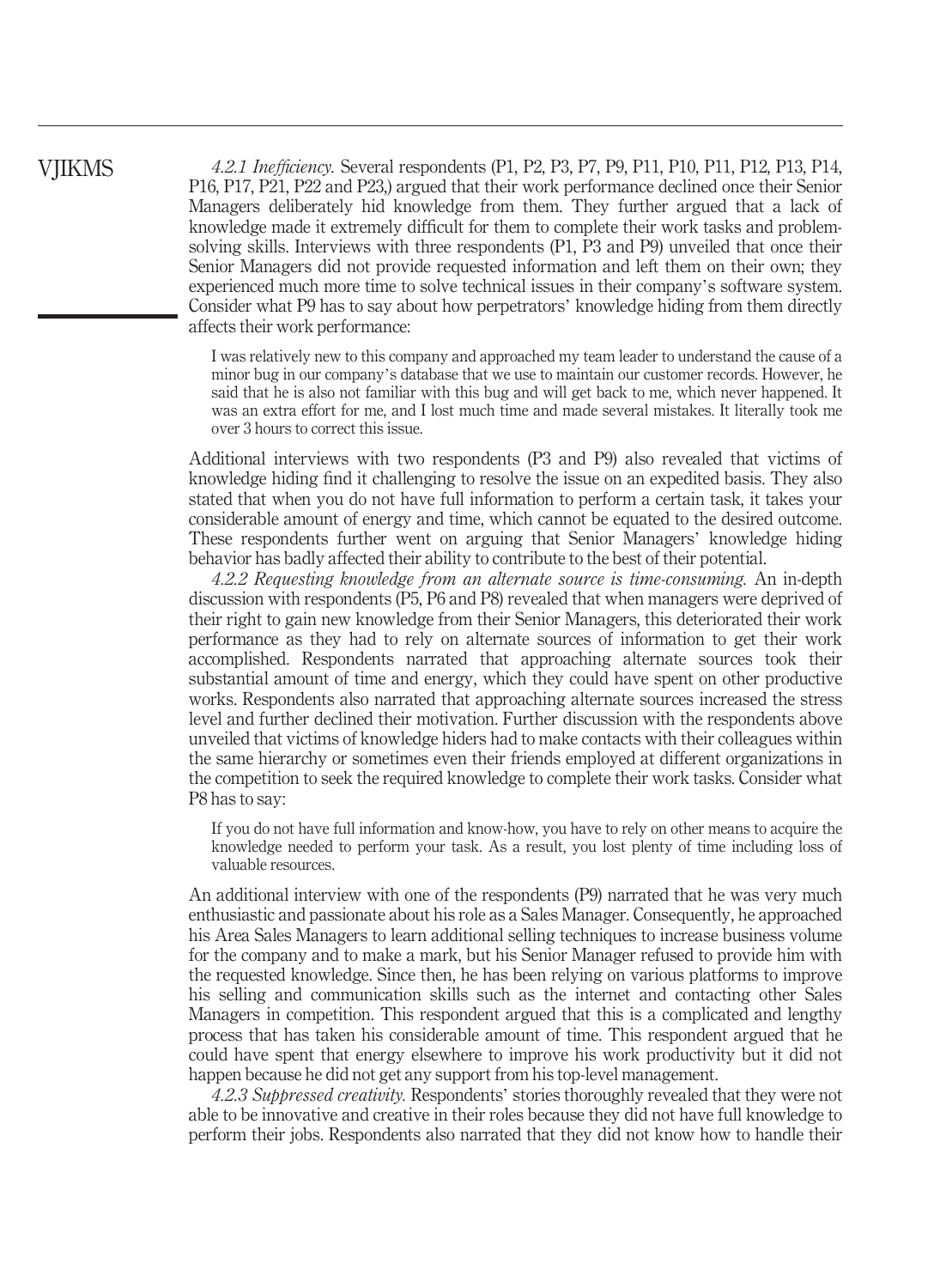tasks in a different way because they lacked the knowledge to do so. Besides, they were not able to engage in brainstorming sessions and bringing new and innovative ideas on a table for discussion with their peers as they have did not possess enough knowledge. Furthermore, respondents blamed their Senior Managers for their lack of creativity because they did not provide them with the full knowledge to bring creativity in their roles.

Interviews with six respondents (P6, P7, P8, P9, P12 and P13) argued that their Senior Managers willingly neglected them when they approached them with a request to train them on a new software project. These two respondents narrated that the clients wanted their company to solve issues relating to updating the customer query database but that required a new and innovative way. Respondents narrated that they were so keen to learn about that project and were willing to bring new ways of updating their customers' database query but they could not do so because their Senior Managers were not prepared to take them on board and said that it is not the right time for them to handle this big project. The respondents further narrated that their Senior Managers never requested them to attend a meeting to discuss the new ways of handling the project even when they made several requests to be a part of the team.

#### 4.3 Escalation

Discussion with respondents revealed that knowledge hiding can become widespread in the firms, which further resulted in victims of knowledge hiding resigning from their positions or the perpetrators being expelled from the firms or demoted. Furthermore, respondents, interestingly reported that they took the initiative to report other Senior Managers in their firms when they were victimized of knowledge hiding. Some respondents also reported that the Senior Managers who intentionally hid knowledge from them were expelled from the organization while in some instances, knowledge hiders resigned from their positions as the last option. These are explained below in detail in Sections 4.3.1-4.3.3

4.3.1 Resignation of a victim of knowledge hiding. Interestingly, many stories from the respondents' interviews (P3, P4, P5, P6, P7, P8, P9 and P10) revealed that they eventually informed their employers about their intention to resign because they were not treated well by their upper management. An interview with two respondents (P3 and P4) revealed that conflict between them and their respective Senior Managers became so critical and worse that knowledge hiding targets decided to resign from their positions and served their employers with a required notice period. Consider an excerpt from the quote of P6:

My circumstances and growing conflicts with the line manager had developed such consequences that I decided to the left this organization.

In addition, interviews with other respondents (P21, P22, P23, P24, P25 and P26) revealed similar stories. These respondents narrated that they decided to resign overnight (on a very short notice), once they were not given access to full information/knowledge by their Senior Managers and were left in isolation in the company. These respondents argued that they had no point and intention to serve in a company where they are not given enough opportunity to learn and grow. Consider the following short quote by P23:

The discrepancies and personal resentments that I developed with my project manager encouraged me to the left this company overnight.

4.3.2 Dismissal of the perpetrator. Contrary to the resignation by knowledge hiders as discussed above, some respondents, confidently stated that they escalated that matter (supervisors' knowledge hiding behavior) with other Senior Managers in the firm, which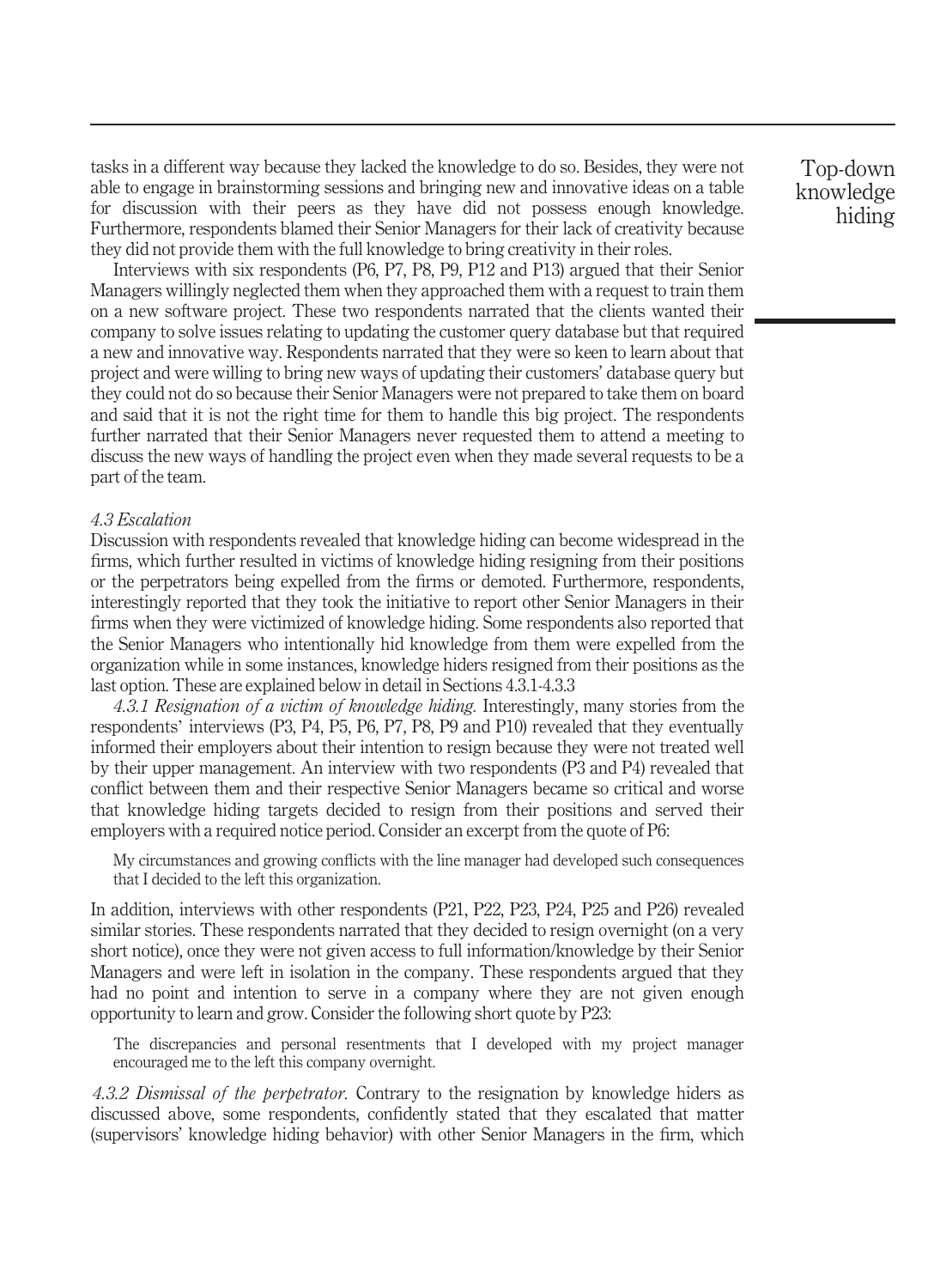eventually resulted in a dismissal of the perpetrator. Respondents narrated that they decided to fight back to the best of their potential, which was eventually paid off.

An interview with P10 unveiled that he approached his Senior Manager with a request to gain expertize on how to develop customers' query. However, his manager, bluntly, refused to provide him with any such information. The respondent further said that he made a couple of attempts to resolve this matter outrightly with the knowledge hider but there was no success. Eventually, the knowledge hider approached the chief executive officer (CEO) of his company to discuss such behavior of his Senior Manager. Consequently, the knowledge hider was laid off from the company for his unethical action and his appeal was unsuccessful too. The respondent narrated that his company has very straight and strict policies on what sort of behaviors are acceptable/unacceptable and there is no room for perpetrators, especially employees, who intentionally hide knowledge from their colleagues and junior managers in this company. Consider an excerpt from an interview with P10:

Well, I was really willing to get his support on this new project of one of our biggest clients but he was not so cooperative. Eventually, his action resulted in a notice of his termination once my company's CEO became aware of this. I still remember that he lodged a complaint asking for another chance but he did not get any success in his appeal.

4.3.3 Office politics. Respondents (P17, P18, P19, P20, P21, P22, P23 and P24) revealed that they escalated the matter about their supervisors' knowledge behavior to other senior officials in the company. Some respondents also argued that initially, they did not have any intention to escalate this matter (that their supervisors intentionally refused to provide the required knowledge) to the upper management, but they were eventually left with no choice. An interview with a respondent P5 unveiled that he was not interested in letting others know in a company know that he has a conflict with his superordinate. However, the conflict between the knowledge seeker and perpetrator got worse and he eventually had to approach the CEO of his company to intervene. This respondent argued that this harmed the reputation of knowledge hiders and an organization on the whole. The following quote by P17 testifies to this:

Honestly speaking, I was not in a mood for an escalation with my project manager in the first place, once he decided to provide me with the request knowledge. However, I thought its better if my CEO knows about the facts without me directly asking him for any action against my project manager.

#### 4.4 No negative consequences

Managers' narrative revealed that knowledge hiding does not necessarily have a negative consequence. In many instances, managers thoroughly revealed that they explicitly confronted the perpetrator with his knowledge of hiding behavior. Managers' stories also revealed that they did their utmost to deescalate the growing conflict by talking in private with the perpetrator and to resolve the matter easily.

An interview with a respondent P7 revealed that when his Senior Manager refused to cooperate with him, resulting in a conflict. He made contact with his Senior Manager and requested to discuss why his Senior Manager is so unwilling to share knowledge with him, and if there is any way this matter can be settled. He argued that he was keen to settle the dispute with his Senior Manager, who was not willing to cooperate and to further reconcile the matter in a friendly manner. The following quote by P1 testifies to this:

I think it depends on the individual. There is certainly a way to resolve issues with your seniors provided you know what to do. I mean, I usually request a meeting with my senior managers at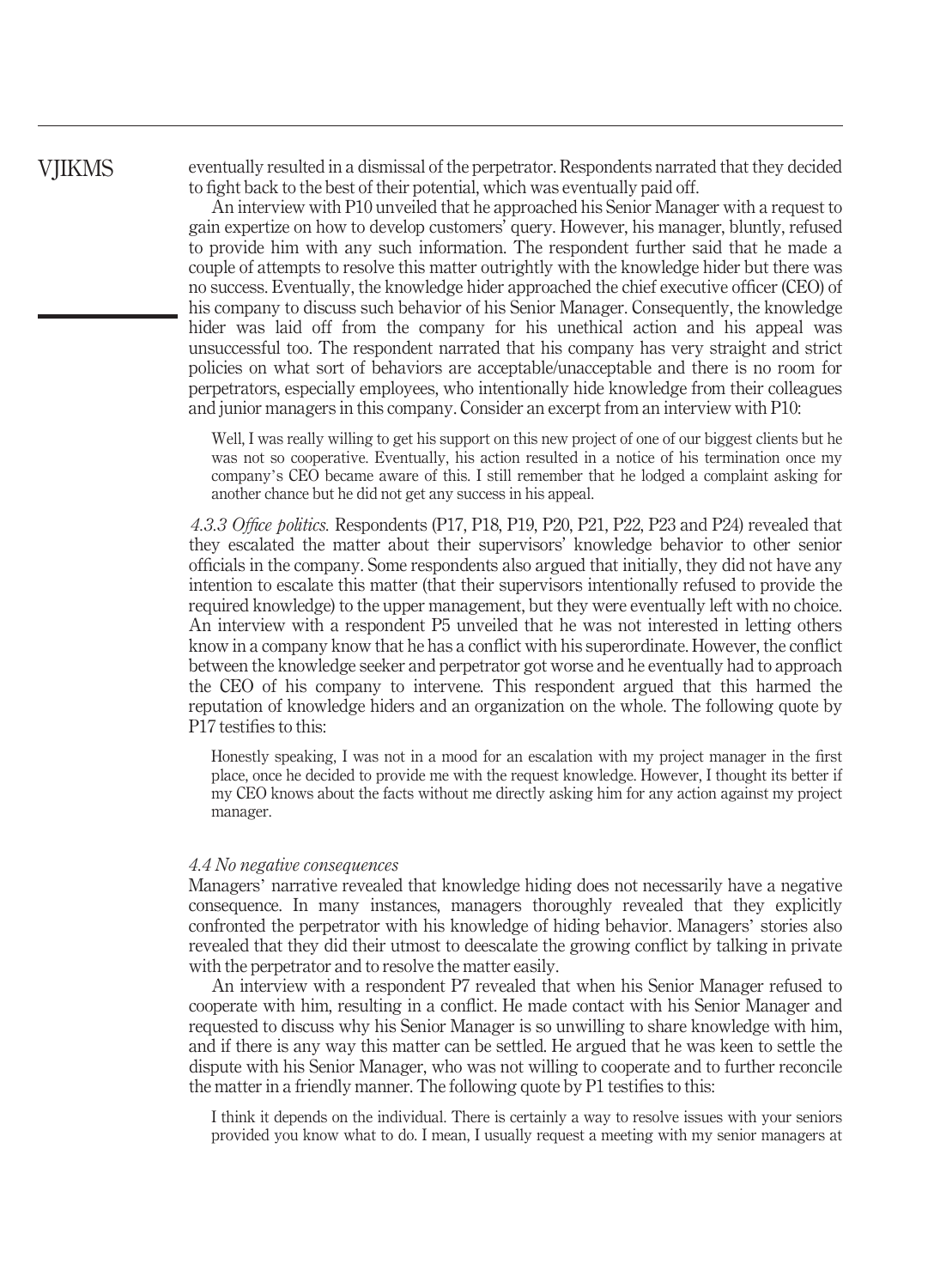their convenience when they are not in a position to answer my questions. I do this to resolve any problem.

Another interview with respondent P2 provided support to the above findings. This respondent, interestingly, argued that knowledge hiding does not always generate negative consequences - contrary to the popular belief that knowledge hiding will always lead to negative outcomes. This respondent further stated that there is a possibility to deescalate a situation and ease off things with your senior management, who willingly ignore you in the company, provided you follow the right attitude.

#### 4.5 Poor working relationship

Respondents' stories further unveiled that when their Senior Managers intentionally hid knowledge from them, it adversely affected their work relationship with them. Respondents also argued that once their Senior Manager was not supportive enough, they avoided contact with the knowledge hiders and then tried to manage things on their own rather than relying on perpetrators. Respondents also narrated that they experienced an aloof relationship with their superordinates and began to experience barriers between each other. Respondents also argued that they felt reduced trust and loyalty toward the knowledge hiders, which adversely affected their working relationship with them. These are discussed in Sections 4.5.1 and 4.5.2 below.

4.5.1 Reduced interpersonal trust. Interestingly, knowledge seekers argued that they felt a trust deficit in their business relationship once their Senior Managers begin to hide knowledge from them for no obvious reasons. Some interesting and surprising stories emerged as a result of detailed discussion with victims of knowledge seeker.

Further interviews with managers (P10, P11, P12 and P13) reported that they experienced a trust deficit once they were no longer being assisted and supported by their senior management to achieve their career goals. These respondents argued that they became reluctant to approach and ask them for any assistance as they believed that they may even provide them with the wrong information, which can put their jobs at stake. These respondents further stated that they were not ready to discuss their problems with their Senior Managers, whom they were reporting to, neither they were telling them about any issues they were facing while performing their organizational role as they had a belief that these Senior Managers will begin to exploit on their weak situations. Knowledge seekers further unveiled that sometimes they had very interesting and innovative business ideas that they wanted to discuss with their Senior Managers but they were not ready to do so because they felt a trust deficit in their business relationship. Consequently, they either kept their ideas to themselves or rather discuss it with someone else in the company. Consider the following quote by P10:

It is very simple. If my boss is going to hide knowledge from me, I will not trust him when it comes to sharing any new important business ideas which can help this company grow. They do not help us when we need them because they want to secure their interests, so why should I share my business ideas with them, which can help me grow my career in this company. This is all because they deliberately hide knowledge from us for many reasons, which harms the trust level between us.

Furthermore, interviews with respondents P6, P7, P8, P9 and P12 revealed similar stories stating that knowledge hiding affects the trust level between knowledge hider and knowledge seeker. In fact, knowledge seekers become reluctant to engage in any brainstorming session with their Senior Managers because they do not trust them that they will keep their ideas or help them progress in the firm. Knowledge seekers further narrated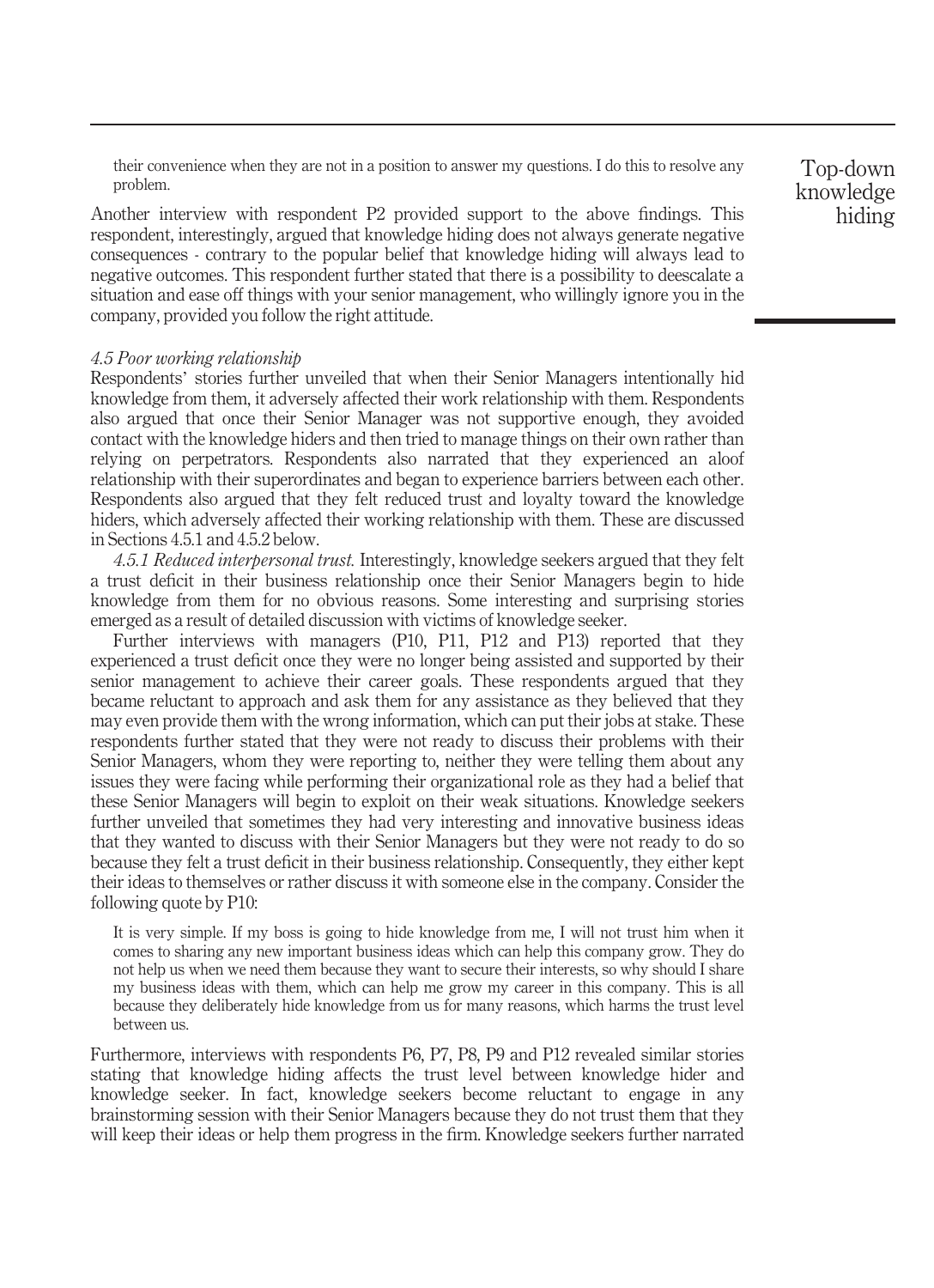that they also do not trust their Senior Managers' intention to keep their secrets and any personal issues. Respondents went on say that they remained reluctant to talk about their weaknesses and areas of improvement with the knowledge hiders because they believe that they will expose them to the other peers in the company instead of providing them with constructive feedback on how to improve or in other sense, may present information to the top-level management in a different way, which can impact their reputation in the firm.

4.5.2 Reduced loyalty. Knowledge seekers' stories revealed that they did not want to stay loyal to the knowledge hiders. Knowledge seekers (respondents) revealed that their Senior Managers' intentional knowledge hiding compelled them to avoid supporting and stand beside them when senior management needed their help for certain reasons such as covering additional shifts and working extra hours.

An interview with two managers who have been a victim of knowledge hiding (P8 and P16) stated that they did not want to help their senior management, which intentionally hid knowledge from them. One of the respondents (P8) reported that his Senior Manager deliberately hid knowledge from him. Consequently, he decided to take a step back and do no help that Senior Manager in difficult times. This respondent narrated that his Senior Manager and a knowledge seeker once called him and requested that he has to leave the country for some emergency reasons and wants him to cover his work shift, which will be paid in addition to his normal salary. However, the respondent refused to cover his Senior Managers' shift and argued that he already has much work to cover. Besides, the respondent contended that he intentionally did this.

Another discussion with four respondents (P18, P19, P15 and P16) revealed pretty much similar stories. These four respondents stated that you do not stay loyal to the employees in a firm who intentionally hide knowledge from you. Two of these respondents (P2 and P7) argued that they have been very loyal to their line managers. For instance, they used to cover their line managers' extra shifts when their line managers requested but once they find out that their line managers not engaging with them or do not take them on board when it comes to disseminating important business knowledge, they modified their work behavior and stop doing any professional favors to the Senior Managers (knowledge hiders).

#### 4.6 Higher turnover

Throughout the stories, knowledge seekers revealed that they were going to quit their jobs because they did not feel any determination and dedication toward their job. Respondents revealed that their Senior Managers' deliberate attempt to intentionally hide knowledge from them set a foundation for them to feel less dedicated toward their company. Discussion with four respondents (P11, P21, P25 and P26) revealed interesting stories regarding how knowledge hiding compelled them to think of quitting their jobs. These respondents argued that when you do not have full knowledge, you do not feel fully engage in your organizational role. Furthermore, you have a lack of satisfaction toward your job because you do not know how/when to handle different organizational tasks as you do not have full knowledge to do so. Specifically, P11 and P21 narrated that knowledge hiding between topdown management is a major cause manager to quit their jobs. In addition, even victims of knowledge hiding are not in a position to quit. They, nevertheless, are no longer engaged in their position. Respondents also felt that they are not being valued in the company, which affected their loyalty toward the organization. These respondents confirmed that they if they have an opportunity elsewhere, and if the circumstances permit, they will simply quit because knowledge hiding norms in their company are not going to change regardless. Consider a quote by P11.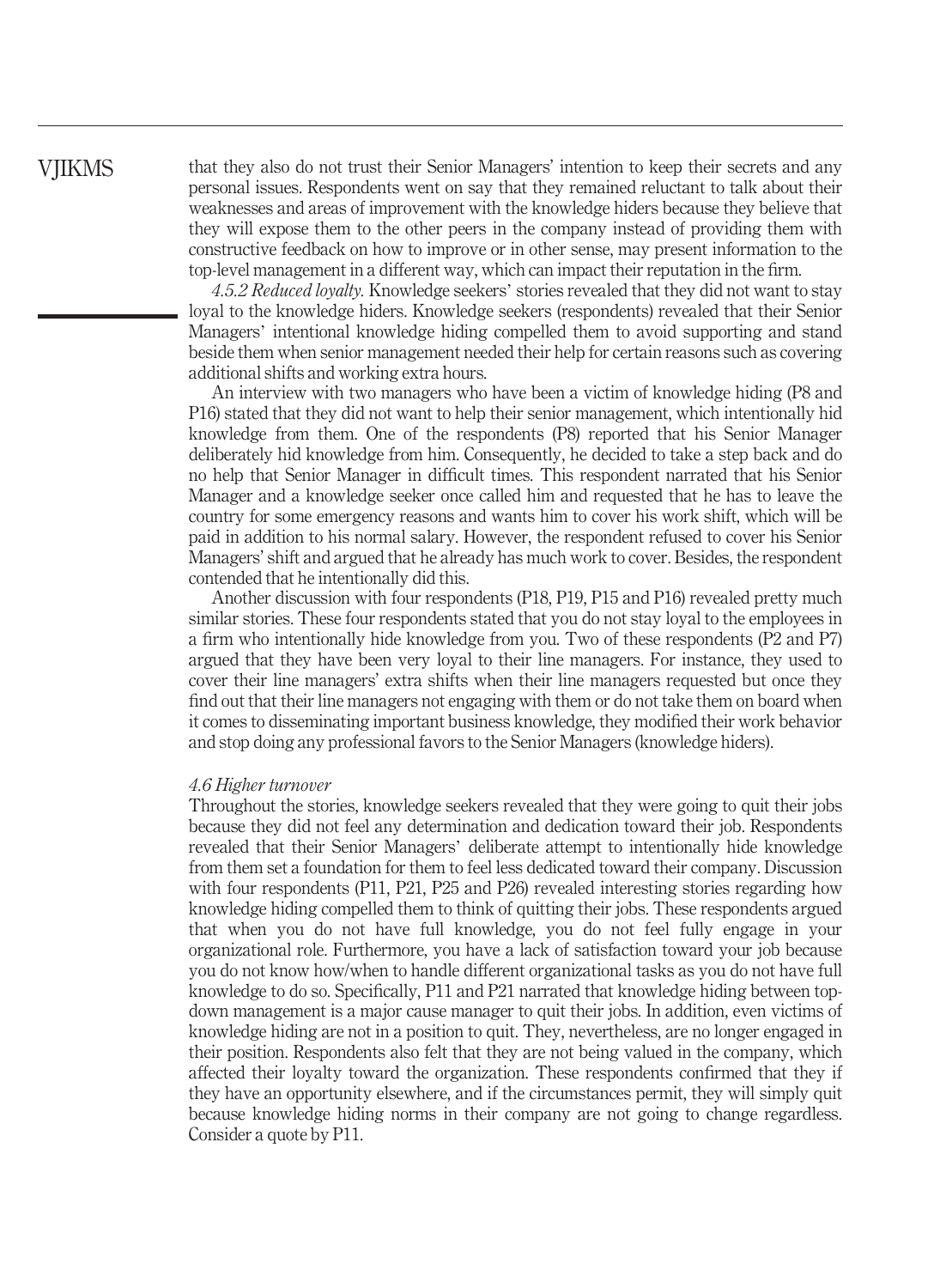Let me tell you that the knowledge hiding culture in my company creates much frustration among employees here. They become lazy and demoralized when superordinates do not volunteer their knowledge with knowledge seekers. I can tell you that many employees in my company are only working because they do not have any other option yet. The majority of the employees in my company are sneakily looking for other jobs, where they feel that they are being valued and have open access to resources with an opportunity to learn.

Top-down knowledge hiding

#### 4.7 Reduced business volume

Respondents' stories from supplying firms revealed that their firms' business volume began to decline as a result of deliberate knowledge hiding in their company.

An interview with a respondent P4 revealed that they received a project from one of their largest customers to develop new software, which would improve their customers' online query system. The respondent narrated that he was a part of a team and working under his Senior Manager who took full responsibility for completing that project. Once, his Senior Manager wanted him to handle a part of that project but he did not have full knowledge to respond to a specific issue and when he approached his Senior Manager for help, the Senior Manager declined that he did not know how to do that. Consequently, the respondent handled the query based on his prior experience, which resulted in an unexpected error. This action completely terminated the functionality of the project. Finally, the project had to be initiated from scratch, which took an additional three months and this affected the customers' timeline too. Respondent narrated that his Senior Managers' intentional knowledge hiding affected the project, which badly affected their relationship with their customers because they no longer trust the skills of them as a supplier. The respondent confirmed that they had lost that customer.

Another interview with P5 provided support to the above findings. This respondent narrated that they have lost many clients because they have failed to handle their customers' needs on time. For instance, when knowledge is not passed on properly to junior employees from their Senior Managers, they make mistakes while handling customers' projects, which adversely affect their business relationship with clients. An excerpt from P5 revealed that:

My senior managers do not give me full knowledge when it comes to handling a customers' project, mistakes then become evident, and we have to extend deadlines for our customers, this eventually harms our relationship with our customers and we lose business [\(Table 2\)](#page-13-0).

#### 5. Conclusions

While there are plenty of studies on intra-organizational knowledge hiding ([Butt and](#page-19-6) [Ahmad, 2019](#page-19-6); [Connelly](#page-19-8) et al., 2019; [Butt, 2019;](#page-19-7) [Wang](#page-20-3) et al., 2019; [Connelly](#page-19-2) et al., 2012; Cerne et al., 2014); they have ignored that knowledge hiding can affect individuals, interpersonal relationships and firms. Therefore, the main purpose of this study was to explore the multilevel consequences of top-down knowledge hiding in firms. Upon pursuing this goal, we found that the effects of top-down knowledge hiding are not only limited to knowledge seekers. Instead, they also span over interpersonal relationships between knowledge seeker and perpetrator, as well as firms. We believe that findings from our study can provide a wealth of benefits to UAE/Gulf Cooperation Council and Middle East region-based firms as most countries in this region are now moving from oil-based economy to knowledge-based economy, in which knowledge would be considered as a source of competitive advantage (Drucker, 1969). Findings also unveil that knowledge hiding has the potential to adversely affect knowledge seekers' work performance.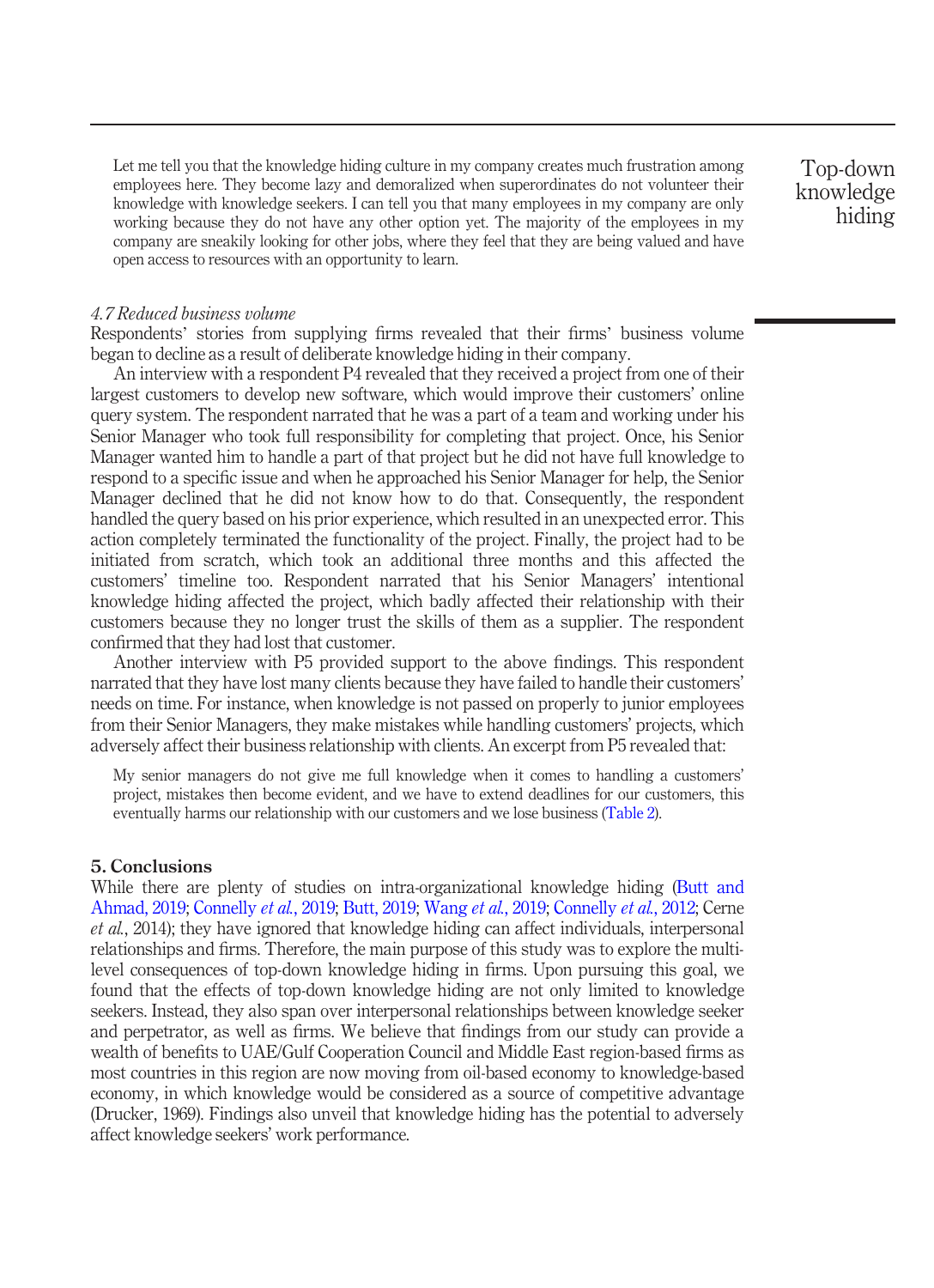<span id="page-13-0"></span>

|                                                               |                            | seekers personal                                                                                                                    | diminished work<br>performance due                                                                                                                               | $_{(continued)}$<br>Managers in the<br>approach Senior<br>matter resulting<br>the perpetrator                            |
|---------------------------------------------------------------|----------------------------|-------------------------------------------------------------------------------------------------------------------------------------|------------------------------------------------------------------------------------------------------------------------------------------------------------------|--------------------------------------------------------------------------------------------------------------------------|
|                                                               | Case study 9               | Knowledge<br>becomes at<br>reputation<br>stake                                                                                      | to inefficiency<br>knowledge<br>experience<br>Victims of<br>seekers                                                                                              | in dismissal of<br>company to<br>escalate the<br>Knowledge<br>seekers                                                    |
|                                                               | Case study 8               | Knowledge<br>becomes at<br>reputation<br>personal<br>seekers<br>stake                                                               | due to lack of<br>performance<br>knowledge<br>diminished<br>experience<br>Victims of<br>creativity<br>seekers<br>work                                            | Managers to<br>escalate the<br>Knowledge<br>seekers<br>Senior<br>matter                                                  |
|                                                               | Case study 7               | Knowledge<br>becomes at<br>reputation<br>personal<br>stake                                                                          | performance<br>inefficiency<br>knowledge<br>experience<br>Victims of<br>seekers<br>due to                                                                        | approach Senior approach Seniorapproach<br>Managers in the Managers to<br>escalate the<br>Knowledge<br>seekers<br>matter |
|                                                               | Case study 6               | seekers personal seekers<br>Knowledge<br>becomes at<br>reputation<br>stake                                                          | diminished workdiminished<br>performance duework<br>knowledge<br>experience<br>Victims of<br>creativity<br>to lack of<br>seekers                                 | matter resulting<br>the perpetrator<br>in dismissal of<br>company to<br>escalate the<br>Knowledge<br>seekers             |
|                                                               | Case study 5               | stake to a great<br>Knowledge<br>becomes at<br>reputation<br>personal<br>seekers<br>extent                                          | diminished<br>knowledge<br>experience<br>Victims of<br>seekers<br>work                                                                                           | Managers to<br>Knowledge<br>seekers<br>Senior                                                                            |
|                                                               | Case study 4               | Knowledge<br>becomes at<br>personal<br>seekers<br>stake                                                                             | performance to performance<br>to inefficiency inefficiency<br>some extent duedue to<br>diminished<br>knowledge<br>experience<br>Victims of<br>seekers            | matter resultingescalate the<br>in dismissal of matter<br>the perpetrator<br>Managers to<br>escalate the<br>Knowledge    |
|                                                               | Case study 3               | becomes at stake reputation<br>seekers personal<br>to some extent<br>Knowledge<br>reputation                                        | diminished work work<br>need to request<br>because they<br>performance<br>knowledge<br>knowledge<br>experience<br>Victims of<br>substitute<br>seekers<br>limited | Senior Managers approach Seniorapproach<br>seekers approach seekers<br>to escalate the<br>Knowledge<br>matter            |
|                                                               | Case study 2               | Individual-level consequences of top-down knowledge hiding<br>Knowledge<br>becomes at<br>reputation<br>personal<br>seekers<br>stake | performance<br>diminished<br>knowledge<br>experience<br>Victims of<br>seekers<br>due to<br>work                                                                  | to escalate the<br>the company<br>Managers in<br>Knowledge<br>approach<br>seeker(s)<br>Senior<br>matter                  |
|                                                               | $\frac{1}{y}$<br>Case stud | 96<br>ಕ<br>reputation<br>Knowled<br>becomes<br>personal<br>seekers<br>stake                                                         | inefficiency and inefficiency<br>performance<br>diminished<br>knowledge<br>experience<br>Victims of<br>creativity<br>seekers<br>lack of<br>due to<br>work        | their positions<br>resigns from<br>96<br>Knowled<br>seeker(s)                                                            |
| Table 2.<br>Summary of findings<br>and cross-case<br>analysis |                            | reputation<br>Personal                                                                                                              | performance<br>Suboptimal<br>work                                                                                                                                | Escalation                                                                                                               |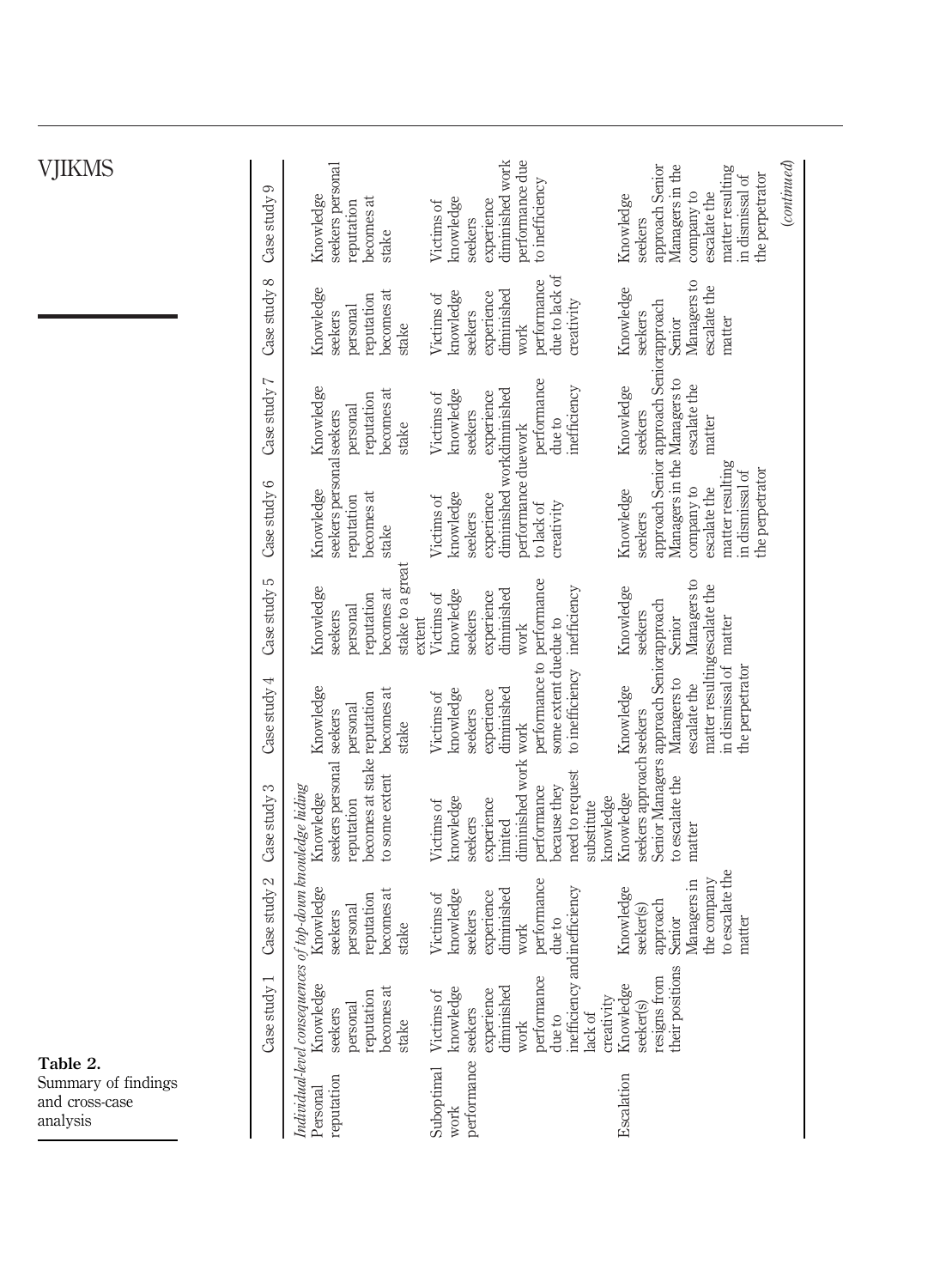| Case study 3<br>Case study 2<br>Case study 1 | approach Senior<br>seekers do not<br>deescalate the<br>Managers to<br>Knowledge<br>situation<br>deescalate the<br>Managers to<br>Knowledge<br>approach<br>situation<br>seekers<br>Senior<br>the<br>$\overline{c}$<br>Knowledge<br>Managers<br>deescalate<br>approach<br>situation<br>consequences seekers<br>Senior<br>Ne negative | hide knowledge<br>purposely hide they purposely<br>Interpersonal level consequence of top-down knowledge hiding<br>remain loyal to<br>seekers do not seekers do not<br>officials when<br>Knowledge<br>senior officials their senior<br>from them<br>Knowledge<br>purposely hide knowledge<br>when they<br>from them<br>trust their<br>senior officials<br>seekers do not<br>trust and stay<br>loyal to their<br>Poor working Knowledge<br>knowledge<br>when they<br>from them<br>relationship | to resign from resign from their intend to resign to resign from<br>seekers intend seekers intend to seekers do not<br>their positions positions when<br>they do not get<br>access to the<br>information<br>Knowledge<br>requested<br>of top-down knowledge hiding<br>not get access<br>when they do<br>Knowledge<br>information<br>requested<br>to the requested to the<br>seekers intend<br>their positions<br>not get access<br>to resign from<br>when they do<br>information<br>Knowledge<br>Firm-level consequences<br>turnover<br>Higher |                  | Table 2.                        |
|----------------------------------------------|------------------------------------------------------------------------------------------------------------------------------------------------------------------------------------------------------------------------------------------------------------------------------------------------------------------------------------|-----------------------------------------------------------------------------------------------------------------------------------------------------------------------------------------------------------------------------------------------------------------------------------------------------------------------------------------------------------------------------------------------------------------------------------------------------------------------------------------------|------------------------------------------------------------------------------------------------------------------------------------------------------------------------------------------------------------------------------------------------------------------------------------------------------------------------------------------------------------------------------------------------------------------------------------------------------------------------------------------------------------------------------------------------|------------------|---------------------------------|
| Case study 4                                 | approach Seniorapproach<br>seekers do not<br>deescalate the<br>Managers to<br>Knowledge<br>situation                                                                                                                                                                                                                               | knowledge fromknowledge<br>senior officials<br>seekers do not<br>trust and stay<br>loyal to their<br>Knowledge<br>when they<br>them                                                                                                                                                                                                                                                                                                                                                           | access to the<br>Knowledge<br>information<br>from their<br>requested                                                                                                                                                                                                                                                                                                                                                                                                                                                                           |                  |                                 |
| Case study 5                                 | deescalate the<br>Managers to<br>Knowledge<br>situation<br>seekers<br>Senior                                                                                                                                                                                                                                                       | purposely hide purposely hide<br>senior officials<br>seekers do not<br>trust and stay<br>loyal to their<br>Knowledge<br>when they<br>from them                                                                                                                                                                                                                                                                                                                                                | to the requested requested<br>their positions<br>they do not get not get access<br>seekers intend<br>positions when when they do<br>information<br>Knowledge                                                                                                                                                                                                                                                                                                                                                                                   |                  |                                 |
| Case study 6                                 | deescalate the<br>Managers to<br>Knowledge<br>situation<br>seekers                                                                                                                                                                                                                                                                 | purposely hide<br>senior officials<br>seekers do not<br>trust and stay<br>loyal to their<br>Knowledge<br>when they<br>them                                                                                                                                                                                                                                                                                                                                                                    | positions when from their<br>they do not get<br>access to the<br>Knowledge<br>information                                                                                                                                                                                                                                                                                                                                                                                                                                                      |                  |                                 |
| Case study 7                                 | approach Senior approach Seniorapproach<br>seekers do not<br>deescalate the<br>Managers to<br>Knowledge<br>situation                                                                                                                                                                                                               | purposely hide knowledge<br>knowledge from knowledge fromfrom them<br>senior officials<br>seekers do not<br>trust and stay<br>loyal to their<br>Knowledge<br>when they<br>them                                                                                                                                                                                                                                                                                                                | they do not get<br>seekers intend to seekers do not<br>access to the<br>Knowledge<br>information<br>requested                                                                                                                                                                                                                                                                                                                                                                                                                                  |                  |                                 |
| Case study 8                                 | deescalate the<br>Managers to<br>Knowledge<br>situation<br>seekers<br>Senior                                                                                                                                                                                                                                                       | senior officials their senior<br>Knowledge<br>trust their<br>when they                                                                                                                                                                                                                                                                                                                                                                                                                        | not get access<br>positions when when they do<br>Knowledge<br>information<br>requested<br>to the                                                                                                                                                                                                                                                                                                                                                                                                                                               |                  |                                 |
| Case study 9                                 | approach Senior<br>deescalate the<br>Managers to<br>Knowledge<br>situation<br>seekers                                                                                                                                                                                                                                              | hide knowledge<br>remain loyal to<br>purposely hide they purposely<br>seekers do not seekers do not<br>officials when<br>Knowledge<br>from them                                                                                                                                                                                                                                                                                                                                               | seekers intend seekers intend to<br>resign from their intend to resign to resign from resign from their<br>their positions positions when<br>they do not get<br>access to the<br>information<br>Knowledge<br>requested                                                                                                                                                                                                                                                                                                                         | $_{(continued)}$ | Top-down<br>knowledge<br>hiding |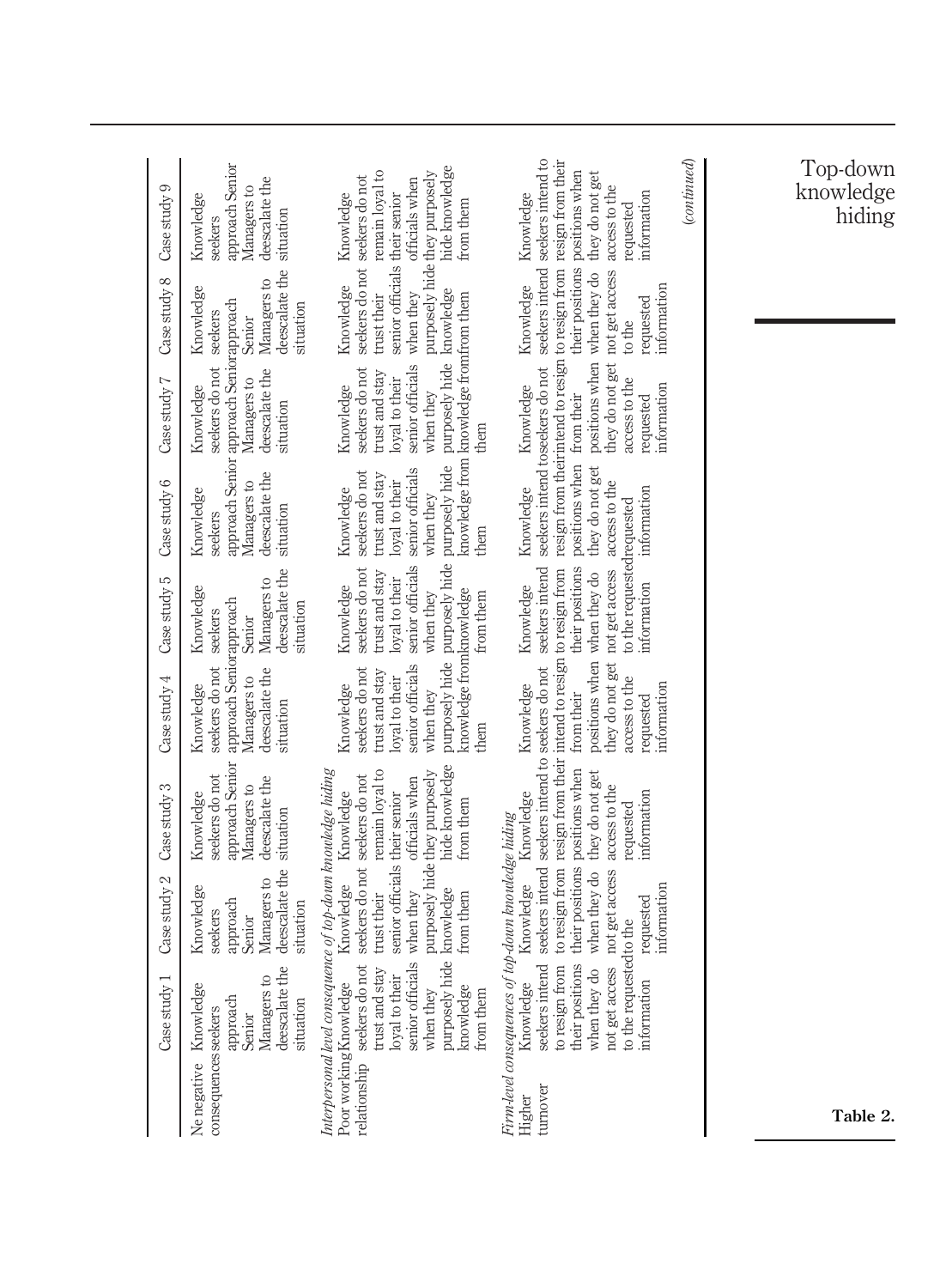| S | when knowledge<br>hiding culture<br>volume declines<br>Firms' business<br>to some extent<br>prevails in it                                                                                                                                                                                                             |  |
|---|------------------------------------------------------------------------------------------------------------------------------------------------------------------------------------------------------------------------------------------------------------------------------------------------------------------------|--|
|   | hiding culture<br>substantially<br>prevails in it<br>knowledge<br>declines<br>volume<br>when                                                                                                                                                                                                                           |  |
|   | Case study $7$ Case study 8 Case study 9<br>hiding culture<br>prevails in it                                                                                                                                                                                                                                           |  |
|   | volume declines volume declines volume declines volume declines volume declines business<br>Firms' business Firms' business Firms' business Firms' business Firms' business Firms'<br>to some extent to some extent substantially substantially<br>hiding culture knowledge<br>when knowledgewhen<br>prevails in it it |  |
|   | Case study $4$ Case study $5$ Case study 6<br>hiding culture<br>prevails in it<br>when<br>knowledge                                                                                                                                                                                                                    |  |
|   | hiding culture<br>prevails in it<br>knowledge                                                                                                                                                                                                                                                                          |  |
|   | when knowledge when<br>hiding culture<br>substantially<br>prevails in it                                                                                                                                                                                                                                               |  |
|   | Case study $1$ Case study $2$ Case study 3<br>substantially<br>hiding culture<br>prevails in it<br>when<br>knowledge                                                                                                                                                                                                   |  |
|   | volume declines<br>bustantially volume substantially volume declines when declines knowledge substantial hiding culture when hiding culture when prevails in throwledge<br>Firms' business Firms'                                                                                                                      |  |
|   | business<br>leclines<br>volume<br>`irms'                                                                                                                                                                                                                                                                               |  |

Table 2.  $\sim$ 

L,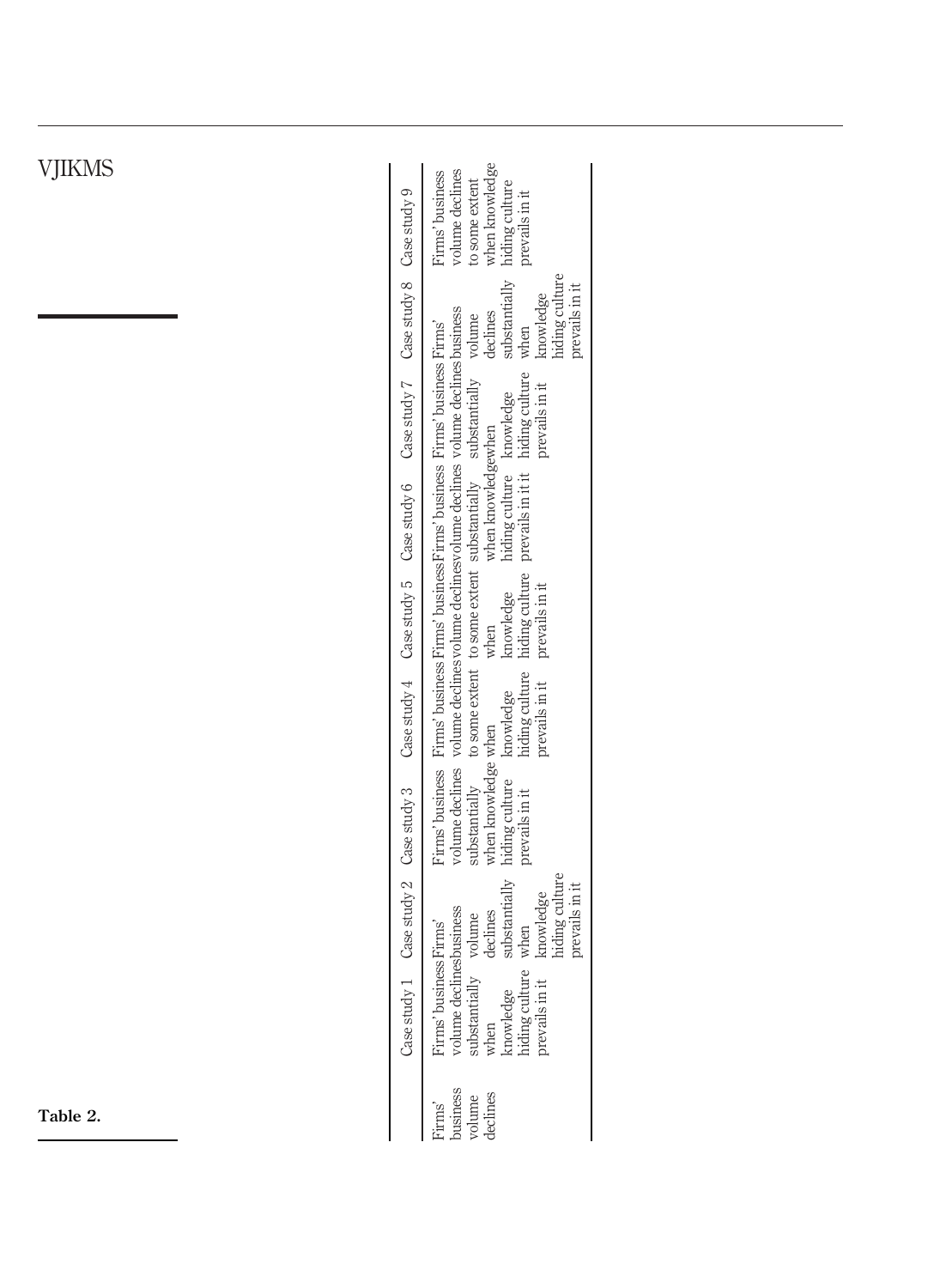Knowledge hiding behavior can harm the victims' ability to contribute to the best of his potential including problem-solving and cognitive skills, which will eventually affect a firms' success. Furthermore, in some instances, respondents reportedly escalated their Senior Managers' knowledge hiding behavior with upper management, resulting in an expulsion of the perpetrator. However, this practice was not found to be very common in UAE firms. Results suggest a presence of fear and reluctance among junior employees, when it comes to making complaints against their senior management, who intentionally hide knowledge from them – at least is the case in UAE-based firms. These findings are in agreement with a recent study on the role of knowledge hiding in UAE-based firms [\(Butt](#page-19-6) [and Ahmad, 2019;](#page-19-6) Arain et al., 2019). It is also worth mentioning that victims of knowledge hiding, who wanted to progress in their field, demonstrated a dire need to resign from their position. Most of the respondents, who have been a victim of knowledge hiding argue that they are only working for the company because they do not have any other opportunity. This is certainly alarming for firms as such turnover can cost a huge amount of money to firms. Furthermore, the replacement of employees could take much time resulting in a productivity loss. Firms can also lose valuable clients if the knowledge hiding culture prevails. Indeed, when managers do not have full knowledge to perform their roles, they will make mistakes when handling customers' queries, which will affect their business relationship with clients. Contrary to the popular belief that knowledge hiding will always generate negative consequences, many instances appeared where victims of knowledge hiding deescalated their conflicts with senior management. However, that action is not very much prevalent in UAE-based organizations as employees were found to be reluctant and lazy when it came to handling conflicts with their superordinates. These findings provide empirical support to a recent study on knowledge hiding, arguing that managers based in Middle Eastern firms might be reluctant to dissolve conflicts with their upper management [\(Butt, 2019](#page-19-7); [Arain](#page-19-15) et al., 2018; Arain et al., 2019).

#### 6. Implications for theory and practitioners

Our study contributes to the knowledge hiding literature in five distinct ways. At first, several studies have made repeated calls for a study to examine multi-level consequences of top-down knowledge hiding (Arain *et al.*, 2019; Černe *et al.*[, 2014;](#page-19-3) [Connelly](#page-19-8) *et al.*, 2019; [Butt](#page-19-6) [and Ahmad, 2019;](#page-19-6) Černe et al.[, 2014;](#page-19-3) [Connelly and Zweig, 2015](#page-19-9)). Therefore, the first contribution of this study is that it responds to their calls by exploring the multi-level consequences of top-down knowledge hiding. Precisely, our study contributes to knowledge hiding literature by unveiling consequences at the individual, interpersonal and firm-level. Our second contribution to knowledge hiding literature is that we present multi-faceted consequences of knowledge hiding. For instance, our results present individual-level consequences of knowledge hiding in the form of a lack of personal reputation, suboptimal work performance, escalation and de-escalation. While at knowledge hiding was found to be harming the working relationship between a supervisor-supervisee relationship in the area of trust and loyalty, and further results in higher turnover and reduced business volume for firms. Third, findings from this study can also be applied to other management disciplines such as Organizational Behavior, Marketing, Sales and Information Management. For instance, Labafi [\(2017\)](#page-20-6) from information management discipline has empirically shown that knowledge hiding can have serious negative consequences for firms. However, this study did not reveal the nature of the consequences. Findings from this study build on this body of literature by outlining the consequences of knowledge hiding in a top-down relationship in firms. Furthermore, Arain *et al.* [\(2018\)](#page-19-15) found that reduced trust between supervisorsupervisee relationships compels supervisors to intentionally hide knowledge from their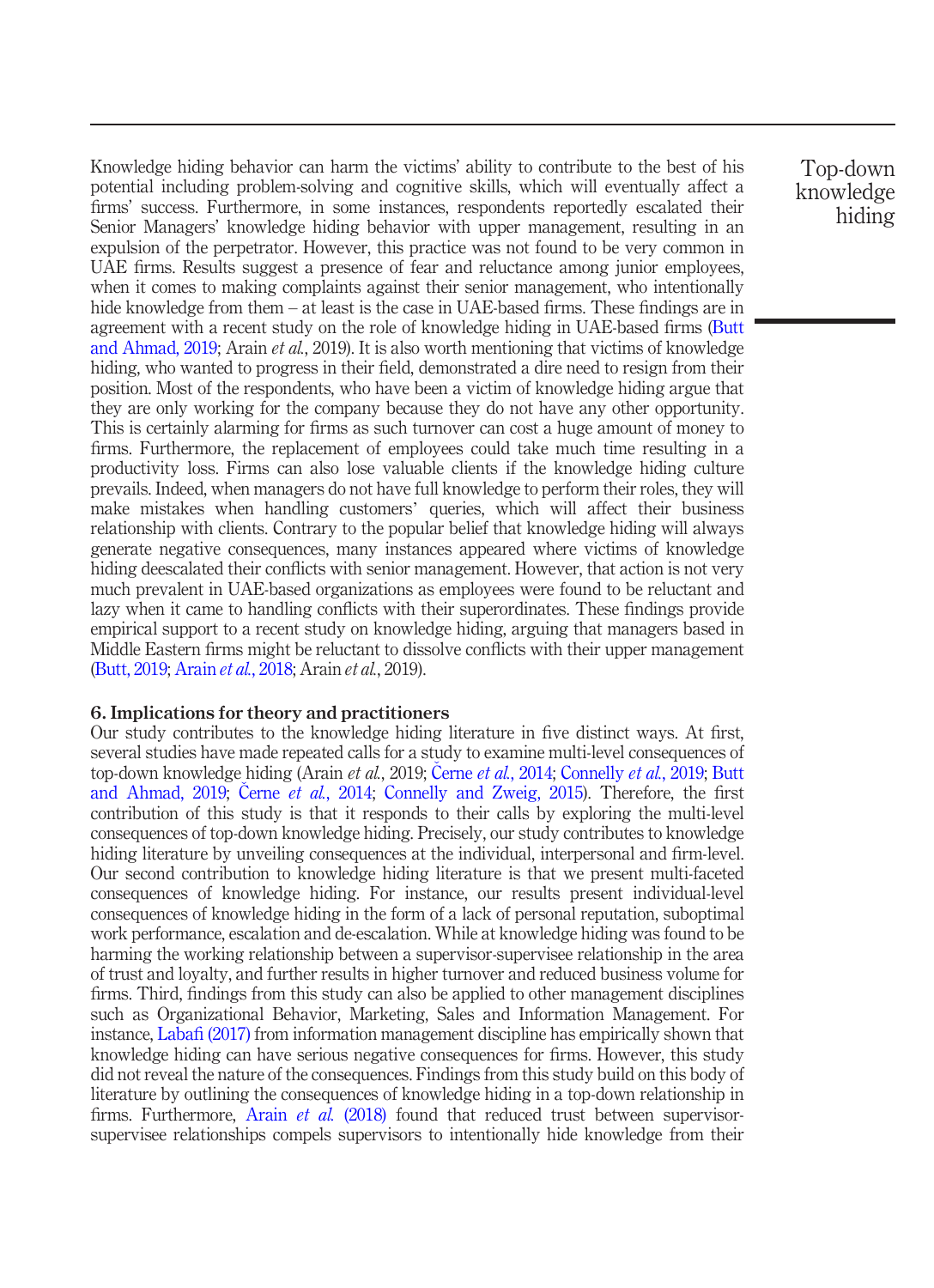## **VIIKMS**

subordinates, and further affect their work performance. Findings from this study provide empirical support to their arguments. Previous literature also suggested that knowledge hiding can adversely affect individuals' work performance [\(Serenko and Bontis, 2016\)](#page-20-2). However, this study argues that it is not only individuals who are affected by top-down knowledge hiding. Instead, it can also have negative consequences for firms. Results also highlight that knowledge hiding behavior does not just affect individual managers but also affects organizations and interpersonal relationships between managers and their senior management.

Fourth, a model presented in this study about top-down knowledge hiding in firms is not only multi-faceted but it also spans across three different level of analysis such as individual, interpersonal and organizational level and can help researchers understand the multi-level nature of consequences of knowledge hiding in top-down management in firms. For instance, a model ([Figure 1](#page-17-0)) presented in this study links organizational-level knowledge hiding to social learning and identity theory. While at the interpersonal level, findings support the notion of social exchange theory to explain the mechanism underlying the consequences such as distrust. This research, therefore, puts together different literature, which explains consequences of knowledge hiding in organizations (Cerne et al.[, 2014](#page-19-3); [Connelly and Zweig, 2015](#page-19-9); [Connelly](#page-19-2) et al., 2012), and connects the dots of the knowledge hiding puzzle to establish a much deeper understanding of consequences of knowledge hiding.



<span id="page-17-0"></span>Figure 1. Proposed theoretical model of consequences of topdown knowledge hiding in firms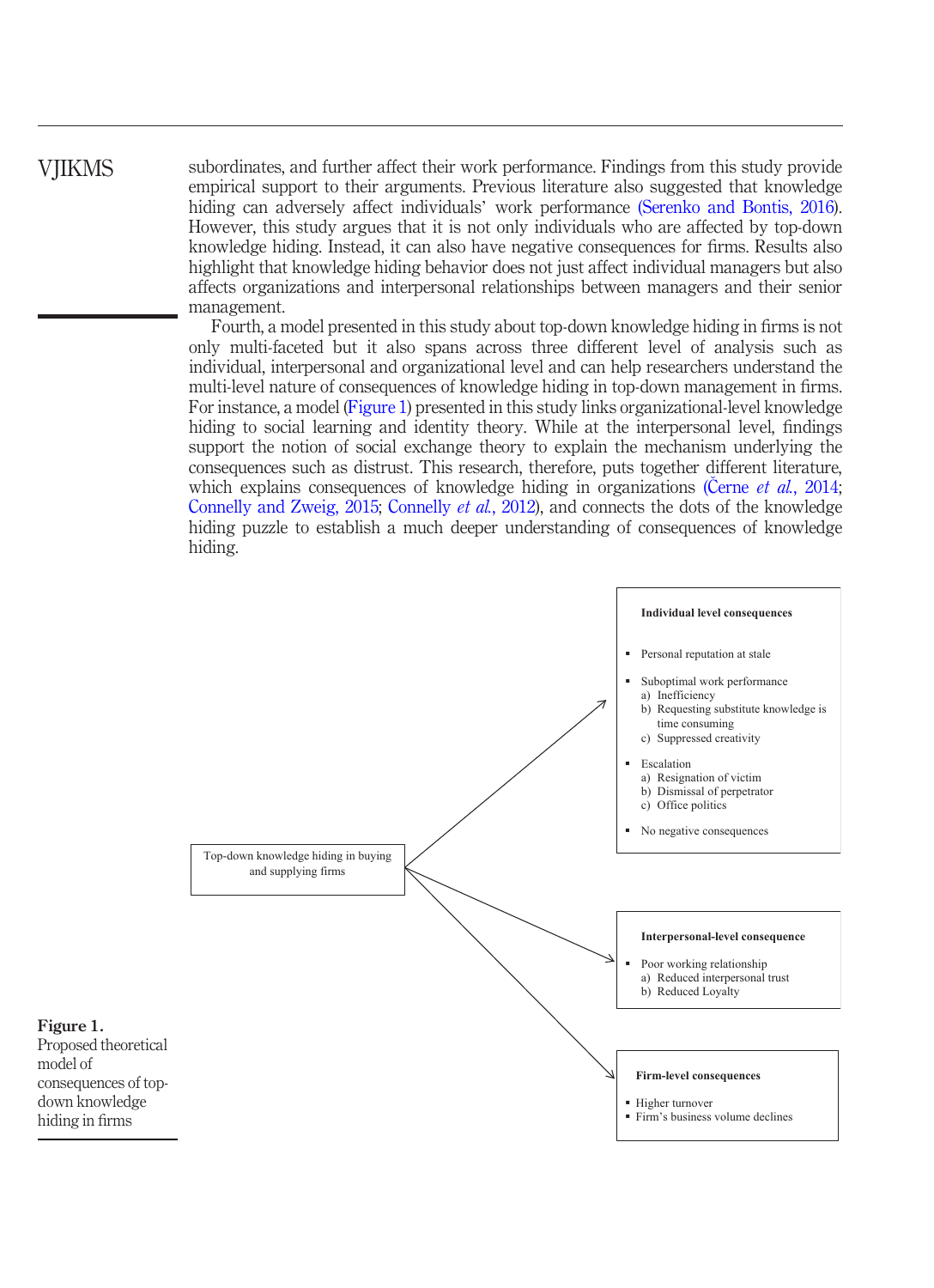The findings of this study have direct implications for firms as well. They highlight that top-down knowledge hiding within firms can have serious negative consequences not only for individual knowledge seekers but on the firms as well. As some of the respondents openly disclosed that they found their work productivity diminishing substantially once they were not able to access requested knowledge from their senior officials. This study suggests that firms can have a serious blow if the knowledge hiding culture prevails in their organizations. Indeed, if managers are not productive and creative, this can adversely impact the firms' performance as well.

Furthermore, a volunteer turnover by victims of knowledge hider can substantially increase the firms' costs when it comes to hiring new employees. Almost every respondent raised this issue. Many respondents simply stated that they would prefer to quit their job if circumstances permit if they become a victim of knowledge hiding. Moving on, firms should also note that if knowledge hiding is a part of the culture (which is in most cases in UAEbased firm), then this will directly affect the reputation of firms, in particular, supplying firms can lose valuable clients as no good customer would prefer to work supplying firms, which engages in unacceptable practices. [Issac and Baral \(2019\)](#page-20-18) also argued that knowledge hiding destroys a firms' reputation. Consequently, this study suggests that firms introduce and implement strong policies and procedures to eliminate or at least mitigate the consequences of knowledge hiding in firms. Perhaps, firms should encourage their senior officials to begin the process of developing friendly ties with their subordinates as this will bridge a gap between the knowledge hider and knowledge seeker. Such close friendly ties can also play an important role in developing higher trust and loyalty between supervisorsupervisee relationships.

Most importantly, this study suggests that firms coach its senior management on the negative consequences of top-down knowledge hiding, and how it can badly affect firms. Some respondents also took an initiative to resolve conflicts with their upper management and eventually deescalated the situation. However, it is worth noticing that such firms have policies in place, which encouraged junior management to raise their voice against any unethical or unacceptable behavior by their upper management. This study, therefore, suggests firms should have policies in place, which encourage junior management to echo their voice if/when they become a victim of knowledge hiding, and outrightly discuss this matter with other seniors in firms. Doing so will help connected parties to deescalate the situation without any negative consequences.

#### 7. Research limitations and future research directions

While the findings from this qualitative research intimate us about the consequences of topdown knowledge hiding, it is pertinent to mention that the results from this study are based on a limited sample of 26 interviews with managers of firms based in UAE. This is one of the limitations of the qualitative study. Additionally, caution should be taken when applying the results of this study to a broader population as this study intends to build a theory and is exploratory. There are further avenues for future research. First, future research should ask the same question in this study in Western cultures (the USA, Canada, etc.) as behavioral patterns vary from one culture to another, which might lead to different outcomes. Another possibility is to empirically test the findings in this study to demonstrate its generalizability. Additionally, many respondents argued that knowledge hiding can also take place between managers from partnering firms. Future research should, therefore, explore determinants and consequences of knowledge hiding between two managers from partnering firms. Future research should also use longitudinal data to better capture the understanding of reasons for knowledge hiding between top-down management. Another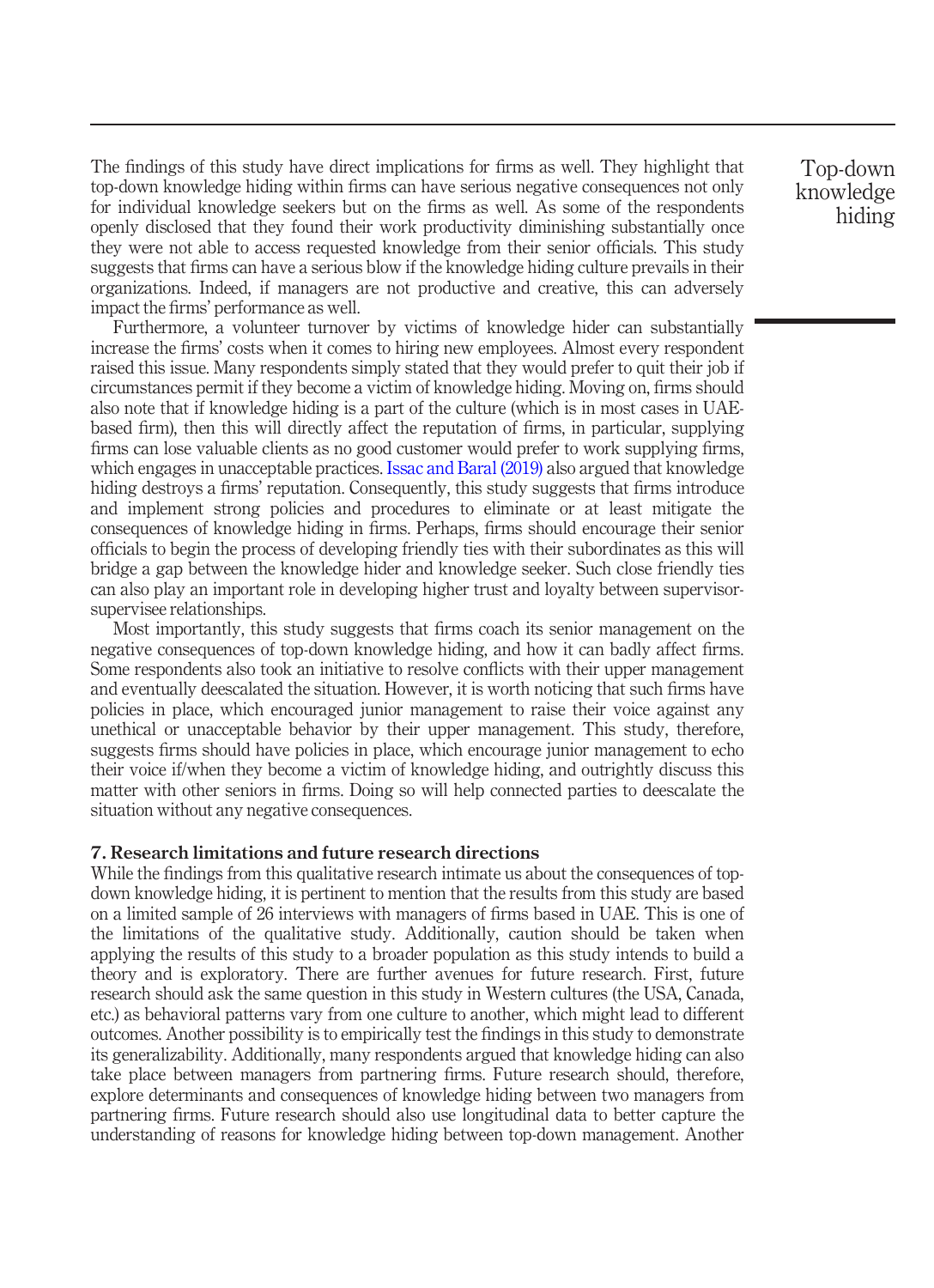**VIIKMS** 

avenue of future research is to collect dyadic data from both managers and their Senior Managers to confirm the findings as subordinates may not necessarily have the full picture, and there could be various biases arising from personal relationships or misconceptions. Furthermore, another possible extension of this work could be to collect data on knowledge hiding at multi-level. For example, Senior Managers hiding knowledge from managers and then managers hiding knowledge from their subordinates and to future explore whether the impacts of Senior Managers' knowledge hiding from their managers move down to managers' knowledge hiding from their subordinates. Finally, future research should explore how organizations can develop policies that can encourage the culture of knowledge sharing while at the same time discouraging the culture of knowledge hiding in organizations.

### References

- <span id="page-19-1"></span>Ajmal, M.M. and Kristianto, Y. (2012), "Knowledge sharing in the supply chain", in Decision-Making Theories and Practices from Analysis to Strategy (376-388), IGI Global.
- <span id="page-19-15"></span>Arain, G.A., Bhatti, Z.A., Ashraf, N. and Fang, Y.H. (2018), "Top-down knowledge hiding in organizations: an empirical study of the consequences of supervisor knowledge hiding among local and foreign workers in the Middle east", *Journal of Business Ethics*, Vol. 164 No. 3, pp. 1-15.
- <span id="page-19-13"></span>Biernacki, P. and Waldorf, D. (1981), "Snowball sampling: problems and techniques of chain referral sampling", Sociological Methods and Research, Vol. 10 No. 2, pp. 141-163.
- <span id="page-19-7"></span>Butt, A.S. (2019), "Antecedents of knowledge hiding in a buyer-supplier relationship", Knowledge and Process Management, Vol. 26 No. 4, pp. 346-354, doi: [10.1002/kpm.1618](http://dx.doi.org/10.1002/kpm.1618).
- <span id="page-19-6"></span>Butt, A.S. and Ahmad, A.B. (2019), "Are there any antecedents of top-down knowledge hiding in firms? Evidence from the United Arab Emirates", Journal of Knowledge Management, Vol. 23 No. 8, pp. 1605-1627.
- <span id="page-19-5"></span>Butt, A.S. and Ahmad, A.B. (2020), "Strategies to mitigate knowledge hiding behavior: building theories from multiple case studies", Management Decision. doi: [10.1108/MD-01-2020-0038](http://dx.doi.org/10.1108/MD-01-2020-0038).
- <span id="page-19-4"></span> Cerne, M., Hernaus, T., Dysvik, A. and Škerlavaj, M. (2017), "The role of the multilevel synergistic interplay among team mastery climate, knowledge hiding, and job characteristics in stimulating innovative work behavior", Human Resource Management Journal, Vol. 27 No. 2, pp. 281-299.
- <span id="page-19-3"></span> Cerne, M., Nerstad, C.G., Dysvik, A. and Škerlavaj, M. (2014), "What goes around comes around: knowledge hiding perceived motivational climate, and creativity", Academy of Management Journal, Vol. 57 No. 1, pp. 172-192.
- <span id="page-19-0"></span>Cheng, J.H., Yeh, C.H. and Tu, C.W. (2008), "Trust and knowledge sharing in green supply chains", Supply Chain Management: An International Journal, Vol. 13 No. 4, pp. 283-295.
- <span id="page-19-9"></span>Connelly, C.E. and Zweig, D. (2015), "How perpetrators and targets construe knowledge hiding in organizations", European Journal of Work and Organizational Psychology, Vol. 24 No. 3, pp. 479-489.
- <span id="page-19-8"></span>Connelly, C.E., Cerne, M., Dysvik, A. and Škerlavaj, M. (2019), "Understanding knowledge hiding in organizations", Journal of Organizational Behavior, Vol. 40 No. 7, pp. 779-782.
- <span id="page-19-2"></span>Connelly, C.E., Zweig, D., Webster, J. and Trougakos, J.P. (2012), "Knowledge hiding in organizations", Journal of Organizational Behavior, Vol. 33 No. 1, pp. 64-88.
- <span id="page-19-12"></span>Creswell, J.W. (2013), Steps in Conducting a Scholarly Mixed Methods Study, Sage.
- <span id="page-19-11"></span>Creswell, J.W. (2014), A Concise Introduction to Mixed Methods Research, SAGE publications.
- <span id="page-19-10"></span>Davenport, T.H. and Prusak, L. (1998), *Working Knowledge: How Organizations Manage What They* Know, Harvard Business Press.
- <span id="page-19-14"></span>Eisenhardt, K.M. (1989), "Making fast strategic decisions in high-velocity environments", Academy of Management Journal, Vol. 32 No. 3, pp. 543-576.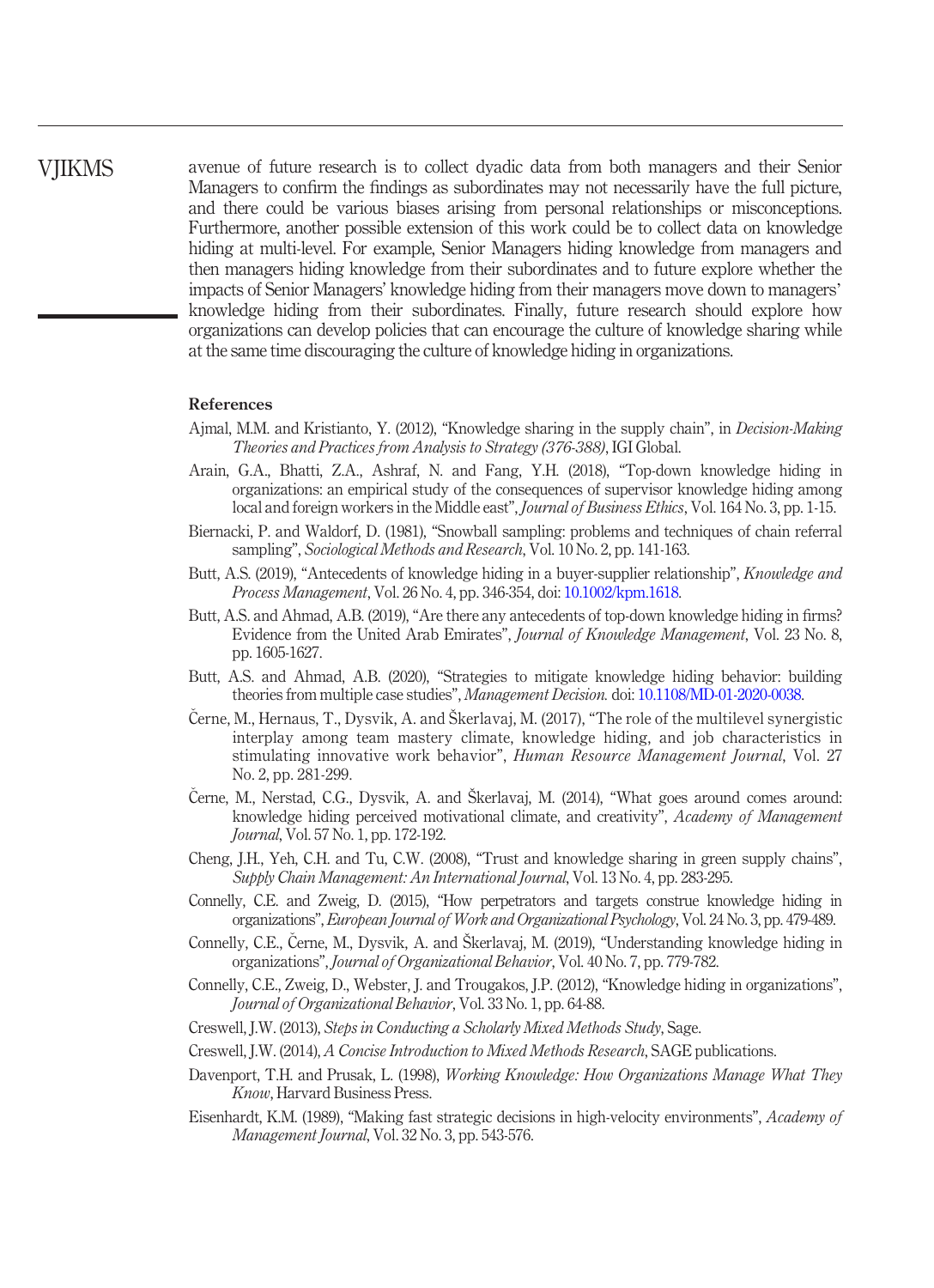- <span id="page-20-15"></span>Fusch, P.I. and Ness, L.R. (2015), "Are we there yet? Data saturation in qualitative research", The Qualitative Report, Vol. 20 No. 9, p. 1408.
- <span id="page-20-16"></span>Glaser, B., Bailyn, L., Fernandez, W., Holton, J.A. and Levina, N. (2013), "What grounded theory is …", in Academy of Management Proceedings, Academy of Management, Briarcliff Manor, NY, Vol. 2013 No. 1, p. 11290.
- <span id="page-20-17"></span>Guba, E.G. and Lincoln, Y.S. (1994), "Competing paradigms in qualitative research", *Handbook of* Qualitative Research, Vol. 2 Nos 163/194, p. 105.
- <span id="page-20-5"></span>Holten, A.-L., Robert Hancock, G., Persson, R., Marie Hansen, Å. and Høgh, A. (2016), "Knowledge hoarding: antecedent or consequent of negative acts? The mediating role of trust and justice", *Journal of Knowledge Management*, Vol. 20 No. 2, pp. 215-229.
- <span id="page-20-7"></span>Huo, W., Cai, Z., Luo, J., Men, C. and Jia, R. (2016), "Antecedents and intervention mechanisms: a multilevel study of R&D team's knowledge of hiding behavior", Journal of Knowledge Management, Vol. 20 No. 52, pp. 880-897.
- <span id="page-20-0"></span>Issac, A. and Thomas, T. (2019), "Whom to appease and whom to circumvent: analysing knowledge sharing with social networks", Global Knowledge, Memory and Communication, Vol. 69 Nos 1/2, pp. 75-93., doi: [10.1108/GKMC-03-2019-0041](http://dx.doi.org/10.1108/GKMC-03-2019-0041).
- <span id="page-20-18"></span>Issac, A.C. and Baral, R. (2019), "Knowledge hiding in two contrasting cultural contexts", VINE Journal of Information and Knowledge Management Systems, Vol. 50 No. 3.
- <span id="page-20-11"></span>Issac, A., Baral, R. and Bednall, T. (2020), "Don't play the odds, play the man: estimating the driving potency of factors engendering knowledge hiding behavior in stakeholders", European Business Review, Vol. 32 No. 3, doi: [10.1108/EBR-06-2019-0130](http://dx.doi.org/10.1108/EBR-06-2019-0130).
- <span id="page-20-6"></span>Labafi, S. (2017), "Knowledge hiding as an obstacle of innovation in organizations a qualitative study of the software industry", AD-minister, pp. 131-148.
- <span id="page-20-4"></span>Peng, H. (2013), "Why and when do people hide knowledge?", Journal of Knowledge Management, Vol. 17 No. 3, pp. 398-415.
- <span id="page-20-8"></span>Pradhan, S., Srivastava, A. and Mishra, D.K. (2019), "Abusive supervision and knowledge hiding: the mediating role of psychological contract violation and supervisor directed aggression", Journal of Knowledge Management, Vol. 24 No. 2.
- <span id="page-20-1"></span>Samuel, K.E., Goury, M.L., Gunasekaran, A. and Spalanzani, A. (2011), "Knowledge management in the supply chain: an empirical study from France", *The Journal of Strategic Information Systems*, Vol. 20 No. 3, pp. 283-306.
- <span id="page-20-2"></span>Serenko, A. and Bontis, N. (2016), "Understanding counterproductive knowledge behavior: antecedents and consequences of intra-organizational knowledge hiding", Journal of Knowledge Management, Vol. 20 No. 6, pp. 1199-1224.
- <span id="page-20-3"></span>Wang, Y., Han, M.S., Xiang, D. and Hampson, D.P. (2019), "The double-edged effects of perceived knowledge hiding: empirical evidence from the sales context", Journal of Knowledge Management, Vol. 23 No. 2, pp. 279-296.
- <span id="page-20-9"></span>Weightman, J. (2019), "Business ops: hiding knowledge management practices in plain sight", *Business* Information Review, Vol. 36 No. 4, pp. 188-195.
- <span id="page-20-10"></span>Yao, Z., Zhang, X., Luo, J. and Huang, H. (2020), "Offense is the best defense: the impact of workplace bullying on knowledge hiding", Journal of Knowledge Management, Vol. 24 No. 3.
- <span id="page-20-14"></span>Yin, R.K. (1994), "Discovering the future of the case study. Method in evaluation research", Evaluation Practice, Vol. 15 No. 3, pp. 283-290.
- <span id="page-20-12"></span>Yin, R.K. (2009), Case Study Research: Design and Methods, 4th ed., Library of Congress Cataloguing-in-Publication Data, United States.
- <span id="page-20-13"></span>Yin, R.K. (2013), "Validity and generalization in future case study evaluations", Evaluation, Vol. 19 No. 3, pp. 321-332.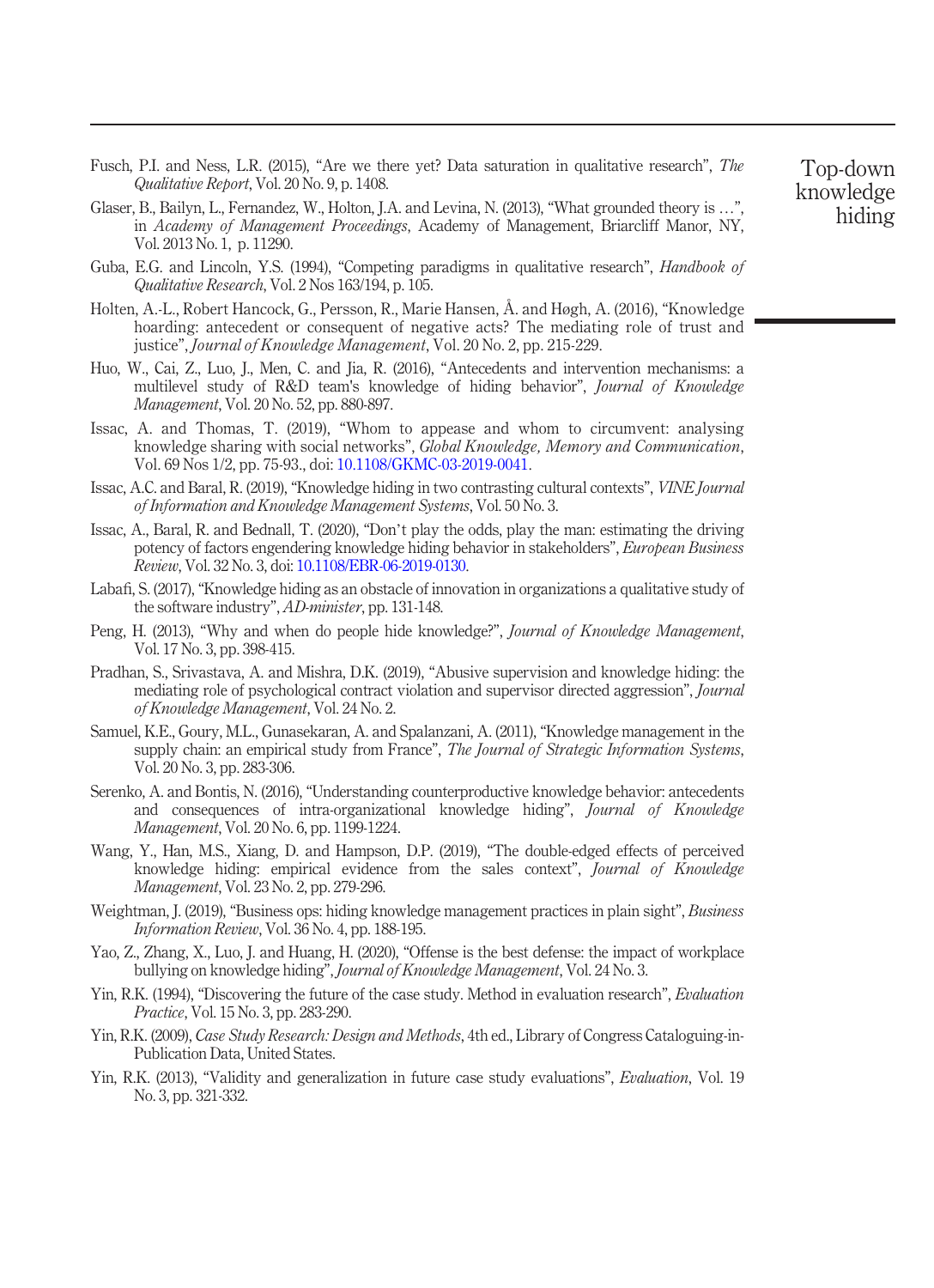#### Further reading **VIIKMS**

- Ahmad, A.B., Liu, B. and Butt, A.S. (2019a), "Scale development and construct clarification of change recipient proactivity", Personnel Review, doi: [10.1108/PR-02-2019-0091](http://dx.doi.org/10.1108/PR-02-2019-0091).
- Ahmad, B.A., Liu, B. and Butt, A.S. (2019b), "Predictors and outcomes of recipients' change proactivity in public organizations of the Kurdistan region of Iraq", International Public Management Journal, pp. 1-29.
- Andreeva, T. and Kianto, A. (2012), "Does knowledge management really matter? Linking knowledge management practices, competitiveness and economic performance", Journal of Knowledge Management, Vol. 16 No. 4, pp. 617-636.
- Anand, P. and Jain, K.K. (2014), "Big five personality types and knowledge hiding behavior: a theoretical framework", Archives of Business Research, Vol. 2 No. 5, pp. 47-56.
- Babcock, P. (2004), "Shedding light on knowledge management", HR Magazine, Vol. 49 No. 5, pp. 46-51.
- Barratt, M., Choi, T.Y. and Li, M. (2011), "Qualitative case studies in operations management: Trends, research outcomes, and future research implications", Journal of Operations Management, Vol. 29 No. 4, pp. 329-342.
- Bogilovic, S., Cerne, M. and Škerlavaj, M. (2017), "Hiding behind a mask? Cultural intelligence, knowledge hiding, and individual and team creativity", European Journal of Work and Organizational Psychology, Vol. 26 No. 5, pp. 710-723.
- Bordia, P., Irmer, B.E. and Abusah, D. (2006), "Differences in sharing knowledge interpersonally and via databases: the role of evaluation apprehension and perceived benefits", European Journal of Work and Organizational Psychology, Vol. 15 No. 3, pp. 262-280.
- Burmeister, A., Fasbender, U. and Gerpott, F.H. (2019), "Consequences of knowledge hiding: the differential compensatory effects of guilt and shame", *Journal of Occupational and* Organizational Psychology, Vol. 92 No. 2, pp. 281-304.
- Butt, A.S. (2018), "Personal relationships and higher agency costs: a study of buyers and suppliers in the Australian manufacturing and service sector", Operations and Supply Chain Management – An International Journal, Vol. 11 No. 3, pp. 140-150.
- Butt, A.S. (2019a), "Guanxi and intra-organizational conflicts: evidence from the Chinese logistics industry", Management Research Review, Vol. 42 No. 4, pp. 495-505.
- Butt, A.S. (2019b), "Personal relationships in supply chains", *International Journal of Integrated Supply* Management, Vol. 12 No. 3, pp. 193-204.
- Butt, A.S. (2019c), "Absence of personal relationship in a buyer–supplier relationship: the case of buyers and suppliers of logistics services provider in Australia", Heliyon, Vol. 5 No. 6, pp. 1-5.
- Butt, A.S. (2019d), "Determinants of top-down knowledge hiding in firms: an individual-level perspective", Asian Business & Management, doi: [10.1057/s41291-019-00091-1](http://dx.doi.org/10.1057/s41291-019-00091-1).
- Butt, A.S. (2019e), "Consequences of top-down knowledge hiding in firms: a pilot study", Heliyon, Vol. 5 No. 12, pp. 1-5, doi: [10.1016/j.heliyon.2019.e03000](http://dx.doi.org/10.1016/j.heliyon.2019.e03000).
- Butt, A.S. (2020), "Mitigating knowledge hiding in a buyer–supplier relationship: an exploratory study", Knowledge and Process Management. doi: [10.1002/kpm.1626.](http://dx.doi.org/10.1002/kpm.1626)
- Butt, A.S. and Ahmad, A.B. (2019), "Personal relationship and conflicts in supply chains: exploration of buyers and suppliers in Australian manufacturing and service sector", Benchmarking: An International Journal, Vol. 26 No. 7, pp. 2225-2241.
- Butt, A.S., Sohal, A. and Prajogo, D. (2019), "Personal relationships and loyalty in the supply chain", Journal of Developing Areas, Vol. 53 No. 3, pp. 239-246.
- Butt, A.S., Ahmad, A.B. and Shah, S.H.H. (2020a),"Knowledge hiding in a buyer-supplier relationship: a pilot study", Knowledge and Process Management, doi: [10.1002/kpm.1631.](http://dx.doi.org/10.1002/kpm.1631)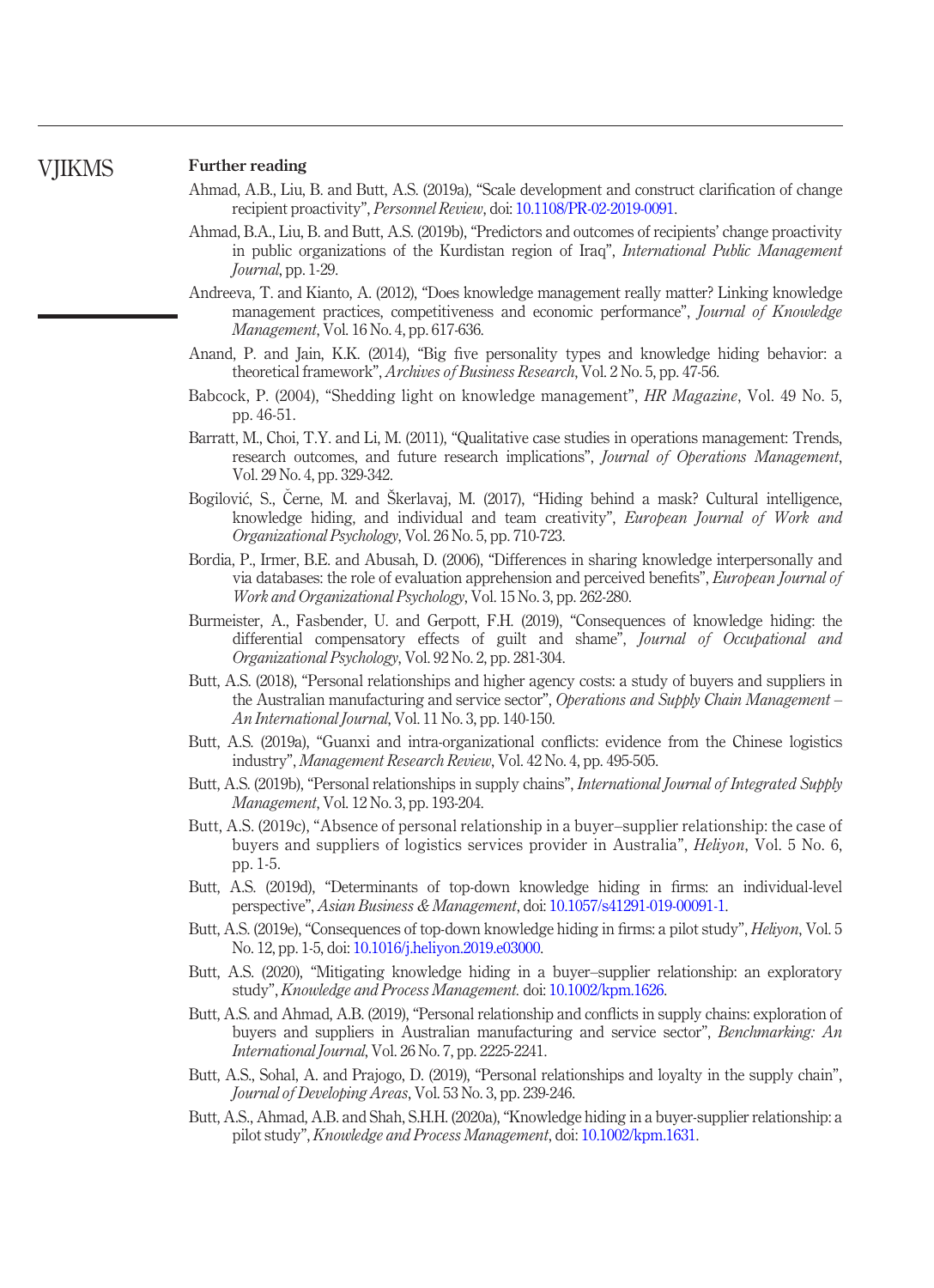- Butt, A.S., Shah, S.H.H. and Sheikh, A.Z. (2020b), "Is guanxi important in a buyer-supplier relationship? Case of Chinese logistics industry", *Journal of Asia Business Studies*, Vol. 14 No. 1, pp. 1-14.
- Butt, A.S., Shah, S.H.H., Noor, S. and Ali, M. (2020c), "Knowledge hiding in a buyer-supplier relationship - present and future scope", International Journal of Knowledge Management, Vol. 16 No. 2, pp. 18-29.
- Demirkasimoglu, N. (2016), "Knowledge hiding in academia: is personality a key factor?", International Journal of Higher Education, Vol. 5 No. 1, pp. 128-140.
- Fang, Y.H. (2017), "Coping with fear and guilt using mobile social networking applications: knowledge hiding, loafing, and sharing", *Telematics and Informatics*, Vol. 34 No. 5, pp. 779-797.
- Fong, C. and Slotta, J.D. (2018), "Supporting communities of learners in the elementary classroom: the common knowledge learning environment", Instructional Science, Vol. 46 No. 4, pp. 533-561.
- Ford, D.P. and Staples, D.S. (2008), "What is knowledge sharing from the informer's perspective?", International Journal of Knowledge Management (IJKM), Vol. 4 No. 4, pp. 1-20.
- Gonzalez, J.C. (2017), "The role of knowledge management in supply chain management: a literature review", Journal of Industrial Engineering and Management (JIEM), Vol. 10 No. 4, pp. 711-788.
- He, W., Fang, Y. and Wei, K.K. (2009), "The role of trust in promoting organizational knowledge seeking using knowledge management systems: an empirical investigation", Journal of the American Society for Information Science and Technology, Vol. 60 No. 3, pp. 526-537.
- Hernaus, T., Cerne, M., Connelly, C., Poloski Vokic, N. and Škerlavaj, M. (2018), "Evasive knowledge hiding in academia: when competitive individuals are asked to collaborate", *Journal of* Knowledge Management, Vol. 23 No. 4, pp. 597-618.
- Li, W. (2009), "Online knowledge sharing among Chinese and American employees: explore the influence of national cultural differences", International Journal of Knowledge Management ( Management), Vol. 5 No. 3, pp. 54-72.
- Malik, O.F., Shahzad, A., Raziq, M.M., Khan, M.M., Yusaf, S. and Khan, A. (2019), "Perceptions of organizational politics, knowledge hiding, and employee creativity: the moderating role of professional commitment", Personality and Individual Differences, Vol. 142, pp. 232-237.
- Peng, G., Wang, H., Dong, J. and Zhang, H. (2018), "Knowledge-based resource allocation for collaborative simulation development in a multi-tenant cloud computing environment", IEEE Transactions on Services Computing, Vol. 11 No. 2, pp. 306-317.
- Singh, S.K. (2019), "Territoriality, task performance, and workplace deviance: Empirical evidence on the role of knowledge hiding", Journal of Business Research, Vol. 97, pp. 10-19.

#### <span id="page-22-0"></span>Appendix. Interview protocol

- Could you please tell me about your position here?
- How long have you been associated with this organization?
- What are your current responsibilities?
- Whom do you report to?
- Amongst the key Senior Managers that you report, can you think of anyone who intentionally hid knowledge from you?
- Can you think of any particular situation, when your Senior Manager intentionally hid knowledge from you?
- Can you tell me more about that specific situation?
- What impact, if any, knowledge hiding had on you as an individual?
- How did this impact your work performance?